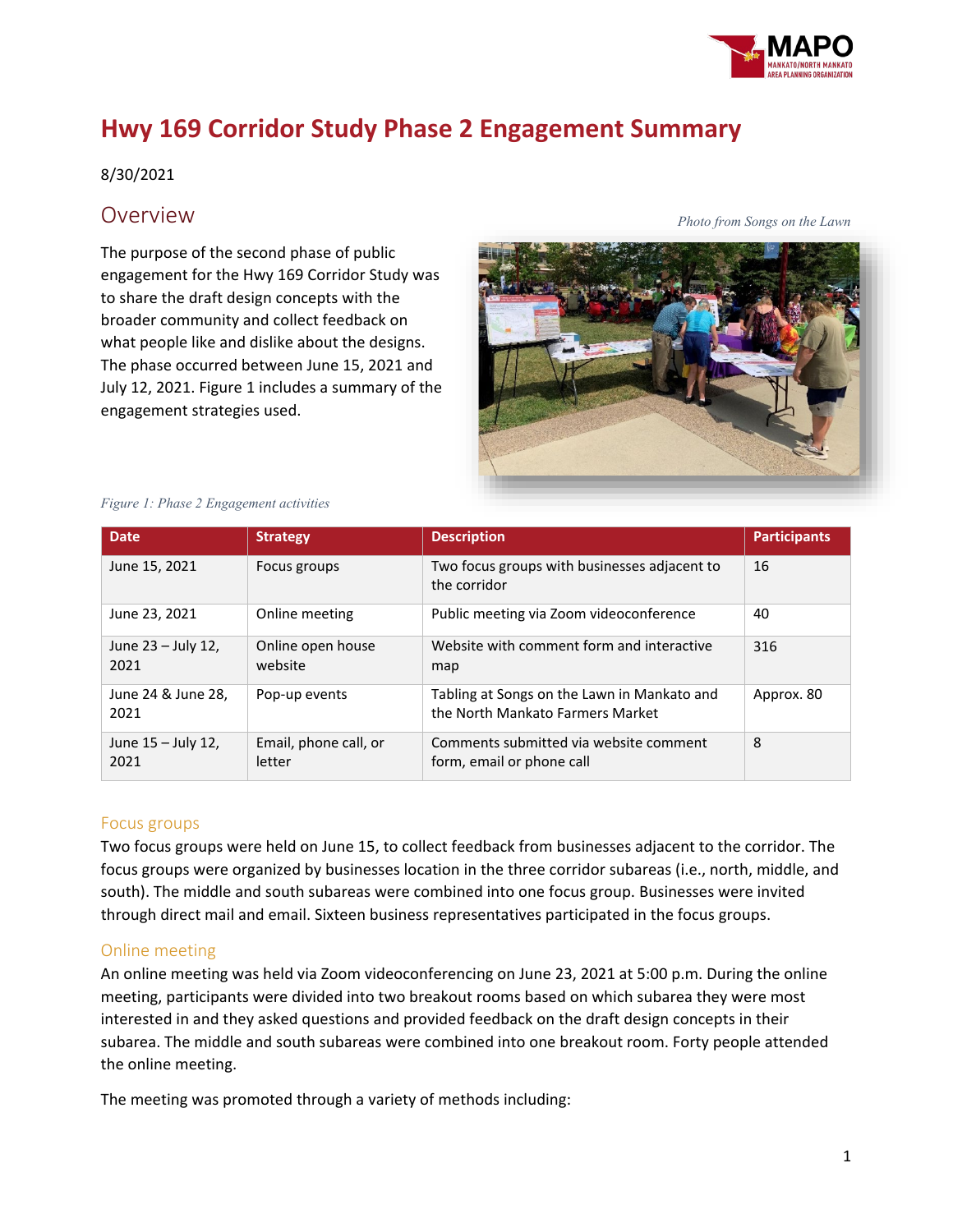- **[Project website](https://www.hwy169corridorstudy.com/)** was updated with online meeting information and other engagement opportunities
- **Social media posts and ad** published on MAPO's Twitter account and MnDOT's Facebook account
- **Email blasts** were sent to project email subscriber list
- **News release** was sent to local media outlets
- **Project partners** (i.e., cities and counties) shared information with their networks

#### Online open house website

The [online open house website](https://zan.mysocialpinpoint.com/hwy169corridorstudy) was active between June 23 and July 12, 2021. The website shared the draft design concepts on an interactive map, and participants could provide feedback on the designs by placing a pin on the map or submitting a comment form. The website was promoted through the same communications methods listed above for the online meeting.

There was a total of 316 unique visitors on the site. There 69 comments on the interactive map, and 11 comments submitted through the comment form.

#### Pop-up events

Project staff tabled at Songs on the Lawn in Mankato on June 24, 2021, and North Mankato Farmers Market on June 28, 2021. Pop-up participants reviewed the draft design concepts on boards and provided feedback directly to project staff. Staff spoke to approximately 45 at Songs on the Lawn and 35 people at North Mankato Farmers Market.

#### Email, phone call, or letter

Between June and July 2021, eight people provided feedback to project staff through the website comment form, email, or phone call.



*Online interactive map*

*Photo from North Mankato Farmers Market*



## **Highlights**

The key highlights from comments are summarized below:

- **North segment** (Lake St to Belgrade in North Mankato and Mankato)
	- $\circ$  Many supported constructing a full cloverleaf interchange at Hwy 14, and some supported constructing a diverging diamond interchange.
	- o Mixed support for roundabouts at N River Ln and Webster Ave and interchanges at Hwy 14 and Webster Ave.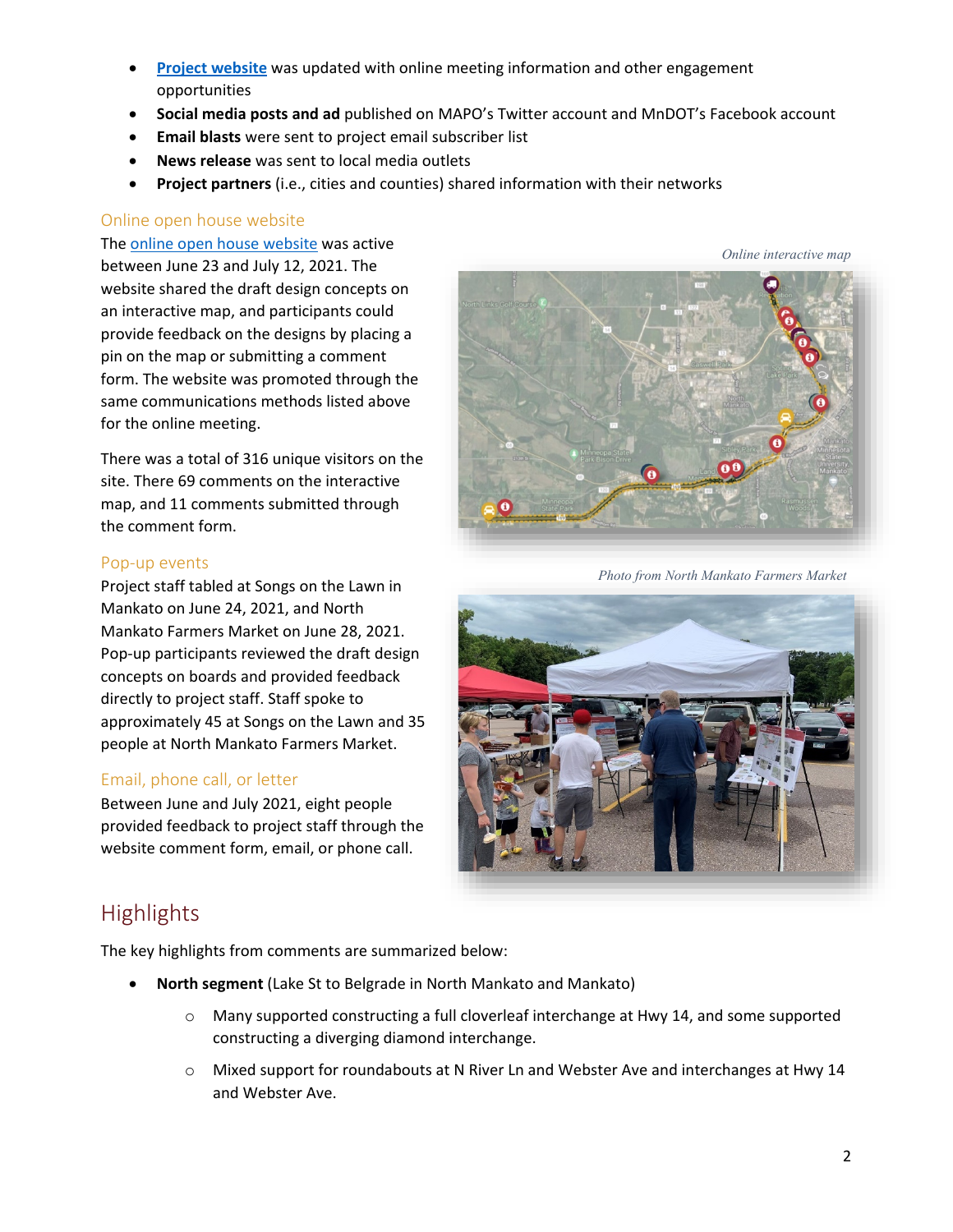- o Most people supported the Range St concept that keeps the intersection open to Webster Ave.
- $\circ$  Some businesses expressed concerns for their economic viability with the proposed concepts that close Lind St and N River Ln.
- $\circ$  Many people supported the proposed pedestrian and bicyclist crossing improvements in the north segment, and most people preferred the crossing north of Lind St.
- **Middle segment** (Belgrade Ave/Veterans Memorial Bridge to Blue Earth River crossing in North Mankato and Mankato)
	- $\circ$  Many supported the pedestrian improvements concept at Belgrade Ave/Veterans Memorial Bridge compared to the roundabout concept.
	- $\circ$  Some support for the Riverfront Dr signalized corridor and right turn lane concepts; however, few people provided comments on Riverfront Dr.
	- o Some people said that merging at Lookout Dr and Sherman St before getting on southbound Hwy 169 is unsafe because there is no clear indication of which road has rightof-way and which should yield.
- **South segment** (Blue Earth River crossing to Hwy 60 in Mankato and South Bend Township)
	- $\circ$  Many people supported the proposed pedestrian and bicyclist improvements in the south segment and most people preferred the Hawley St pedestrian bridge concept.
	- $\circ$  Some people supported the proposed County Rd 33 Green T design concept compared to the Hawley St Green T design.
	- $\circ$  Many people expressed support for the proposed acceleration lane from Hawley St to eastbound Hwy 169.
	- o Many people said that they like the proposed High T at Hwy 68.
	- o Some concerns that the proposed Reduced Conflict U-Turn (RCUT) at County Rd 120 will not address the acceleration challenges for trucks turning onto Hwy 169 from County Rd 120.
	- $\circ$  Some support for the County Rd 69 RCUT concept if turns are wide enough for truck and trailer turning movements.

## Comment Summary

The following sections include summaries of the public comments collected during phase two engagement, by segment and intersection. For a table showing all comments, see Figure 3.

#### North Segment

The north segment is between Lake St and Belgrade Ave in North Mankato and Mankato.

#### *Hwy 14*

Many people supported the draft design concept with a full cloverleaf interchange at Hwy 14. People said the Hwy 14/Hwy 169 interchange has a lot of traffic from residents driving between home and work in Mankato and North Mankato and regional traffic that is looking to get through the corridor quickly. Many stated that a full cloverleaf would ease traffic flow the best out the proposed design concepts. However, businesses expressed concerns for their economic viability if access is removed at N River Ln and Lind St for the full cloverleaf concept. Some people supported constructing a diverging diamond interchange because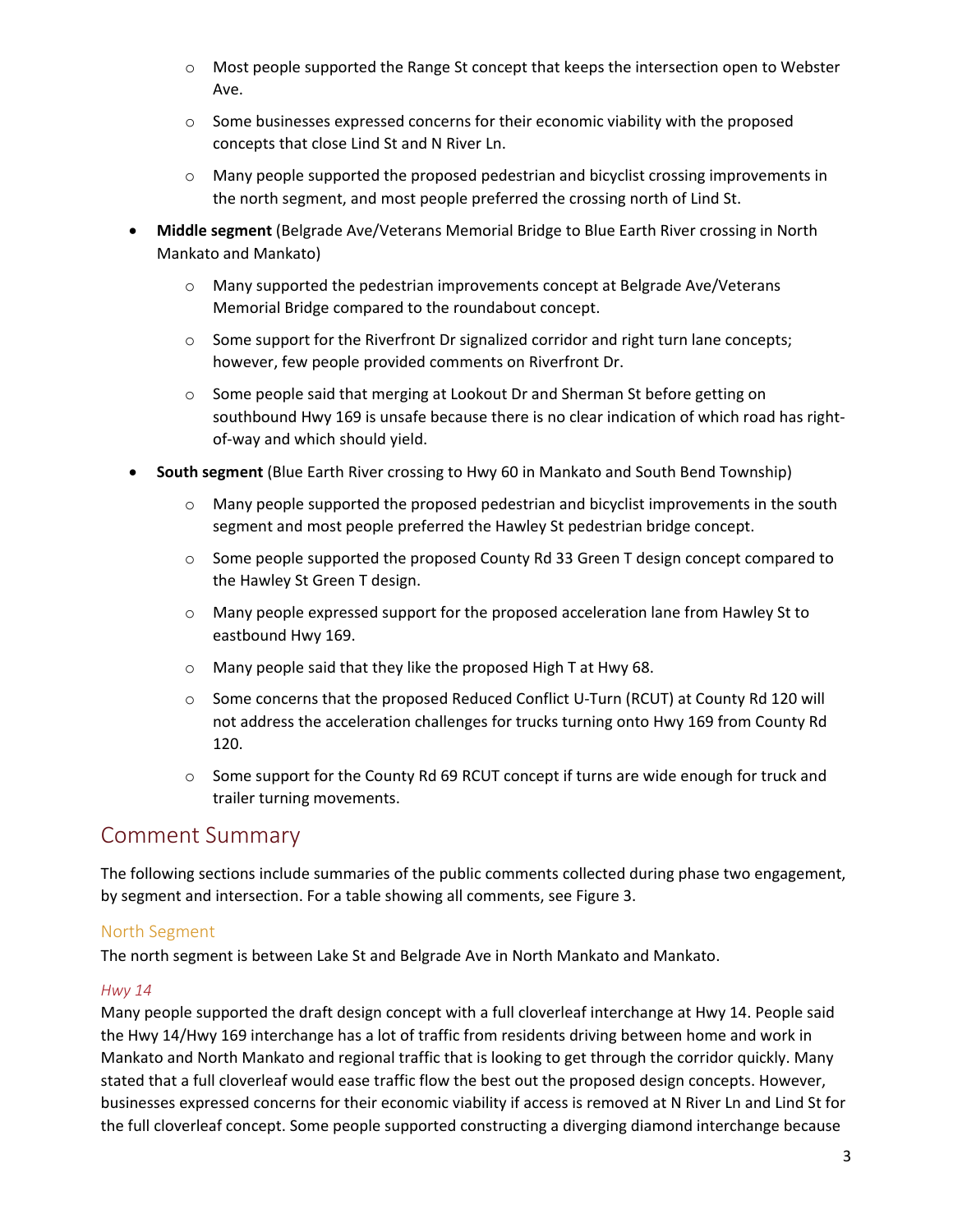it had the highest evaluation score. People who did not support the diverging diamond interchange were concerned about the traffic lights restricting traffic flow and increasing risk of collisions.

#### *N River Ln and Webster Ave*

There was mixed support for the proposed concepts with roundabouts at N River Ln and Webster Ave and interchanges at Hwy 14 and Webster Ave. People who supported the interchange concept said the design would allow through traffic to get through the area quickly, and people who supported the roundabouts concept said roundabouts would maintain easy business access while also improving traffic flow in the area. Many people opposed the traffic signals and RCUT concepts at N River Ln and Webster Ave. People said the traffic signals concept would have the same congestion issues as the existing traffic lights at Lind St and Webster Ave, and the RCUT concept is confusing for drivers and challenging for a truck and trailer to make the turning movements. Additionally, some businesses expressed concerns for removing access at Lind St with the proposed N River Ln and Webster Ave concepts because they could lose customers.

#### *Range St*

While few people provided feedback on the Range St concepts, most said that they like the concept that keeps the intersection open to Webster Ave since this design would maintain direct connections to Range St businesses and be easier for people unfamiliar with the area to navigate.

#### *Pedestrian and bicyclist connections*

People who provided feedback on the proposed pedestrian

connections in the north segment commonly supported a crossing north of Lind St to provide a direct connection from North Mankato neighborhoods to the trail adjacent to the Minnesota River.

Some people expressed concerns for pedestrian and bicyclist safety crossing at roundabouts and some people said they support constructing a pedestrian bridge in the north segment so pedestrians and bicyclists can safely cross Hwy 169 without crossing in front of car traffic.

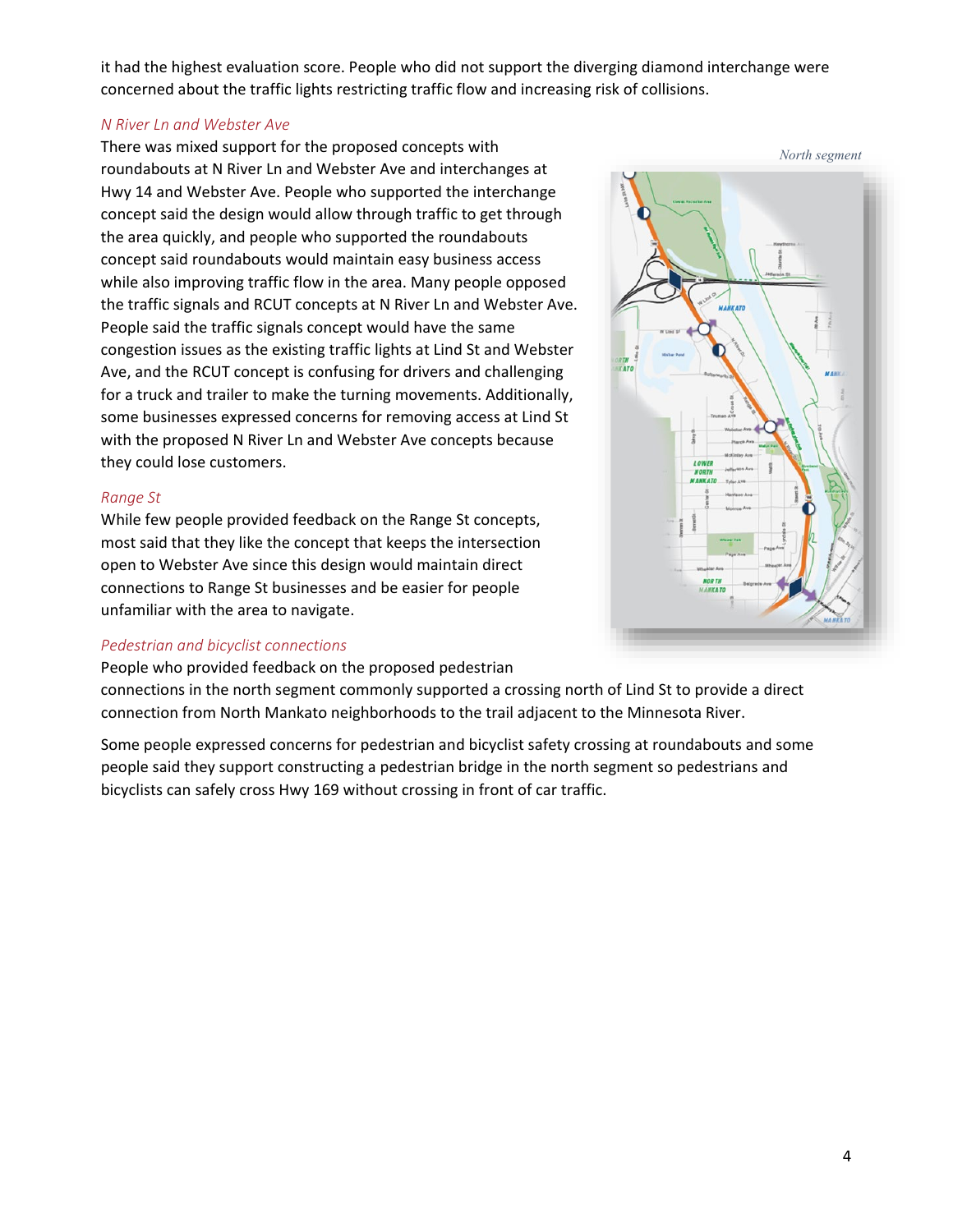#### Middle segment

The middle segment is the area between Belgrade Ave/Veterans Memorial Bridge and the Blue Earth River crossing in North Mankato and Mankato.

#### *Belgrade Ave*

Many people supported the pedestrian improvements concept at Belgrade Ave/Veterans Memorial Bridge compared to the roundabout concept. People who did not support the roundabout concept said the existing traffic lights on Belgrade Ave already work well, roundabouts can be perceived by pedestrians as dangerous to cross, and construction is too costly for the roundabout.



#### *Riverfront Dr*

While few people provided feedback on the Riverfront Dr concepts, there was some support for the signalized corridor concept and the right turn lane concept.

Most people who commented on the Riverfront Dr concepts opposed the design concept east of Hwy 169 because of the property acquisition impacts and cost for construction.

#### *Other*

Several said that there are safety issues for cars merging at Lookout Dr and Sherman St before getting on southbound Hwy 169 at the North Star Bridge. People said that there is no clear indication of which road has right-of-way and which should yield, so people slam on their brakes or speed up when two cars approach the merge at the same time. Some people suggested signage could help with the confusions and clarify which road takes right-of-way.

#### South segment

The south segment is between Blue Earth River crossing and Hwy 60 in Mankato and South Bend Township.

#### *Pedestrian and bicyclist connections*

Many people supported the proposed pedestrian and bicyclist improvements crossing Hwy 169 in the south segment. Most people preferred the proposed Hawley St pedestrian bridge compared to the Blue Earth River Bridge pedestrian underpass. People said that there is an existing underpass and stairway at the Blue Earth River Bridge, so a new pedestrian connection near Hawley St would be better.

#### *Hawley St and County Rd 33*

Although few people provided feedback on the Hawley St and County Rd 33 Green T concepts, more people supported the County Rd 33 Green T than the Hawley St Green T design. People said it is difficult for cars at Hawley St to see westbound Hwy 169 traffic because of the curve after the Blue Earth River crossing, and there were concerns that this could cause issues with cars from Hawley St merging onto westbound Hwy 169.

In addition, many people expressed support for the proposed acceleration lane from Hawley St to eastbound Hwy 169. The proposed lane would be longer than the existing acceleration lane, providing more time for Hawley St traffic to get up to speed with cars on Hwy 169.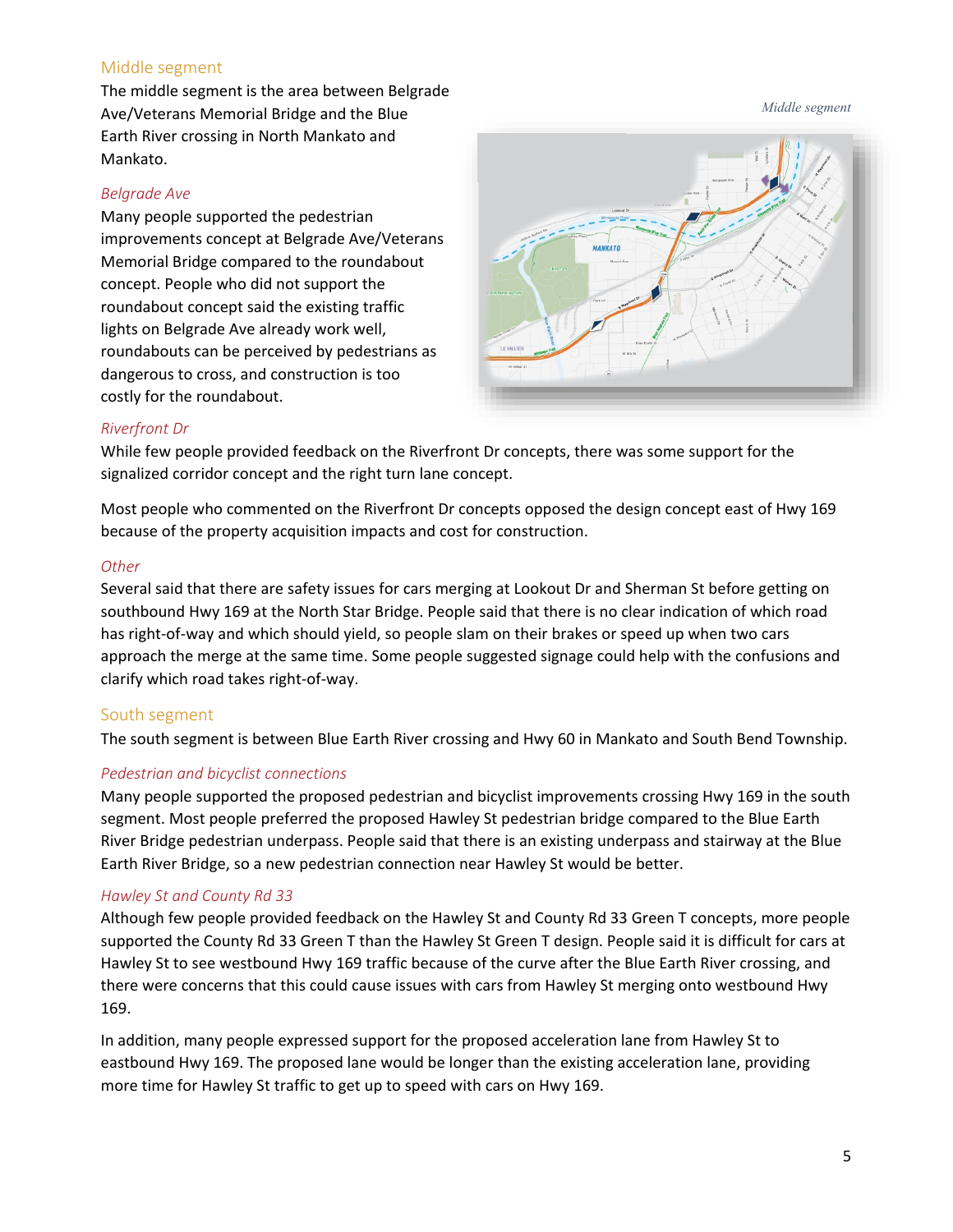#### *Hwy 68 to County Rd 90*

Many people said that they like the proposed High T design at the Hwy 68/Hwy 169 intersection. People said the design would be safer and reduce the risk of severe collisions because drivers going to and from Hwy 68 from westbound Hwy 169 would not cross in front of eastbound Hwy 169 traffic.

However, some businesses expressed concerns that the proposed RCUT at County Rd 120 will not address the acceleration challenges for commercial trucks turning onto Hwy 169 from County Rd 120. They suggested adding acceleration lanes in the proposed design.

#### *County Rd 90 to Hwy 60*

There was some support for the County Rd 69 RCUT concept; however, few people provided feedback on

the proposed concepts between County Rd 90 and Hwy 60. There were some comments from businesses about ensuring turns are wide enough for a truck and trailer to make the movement.

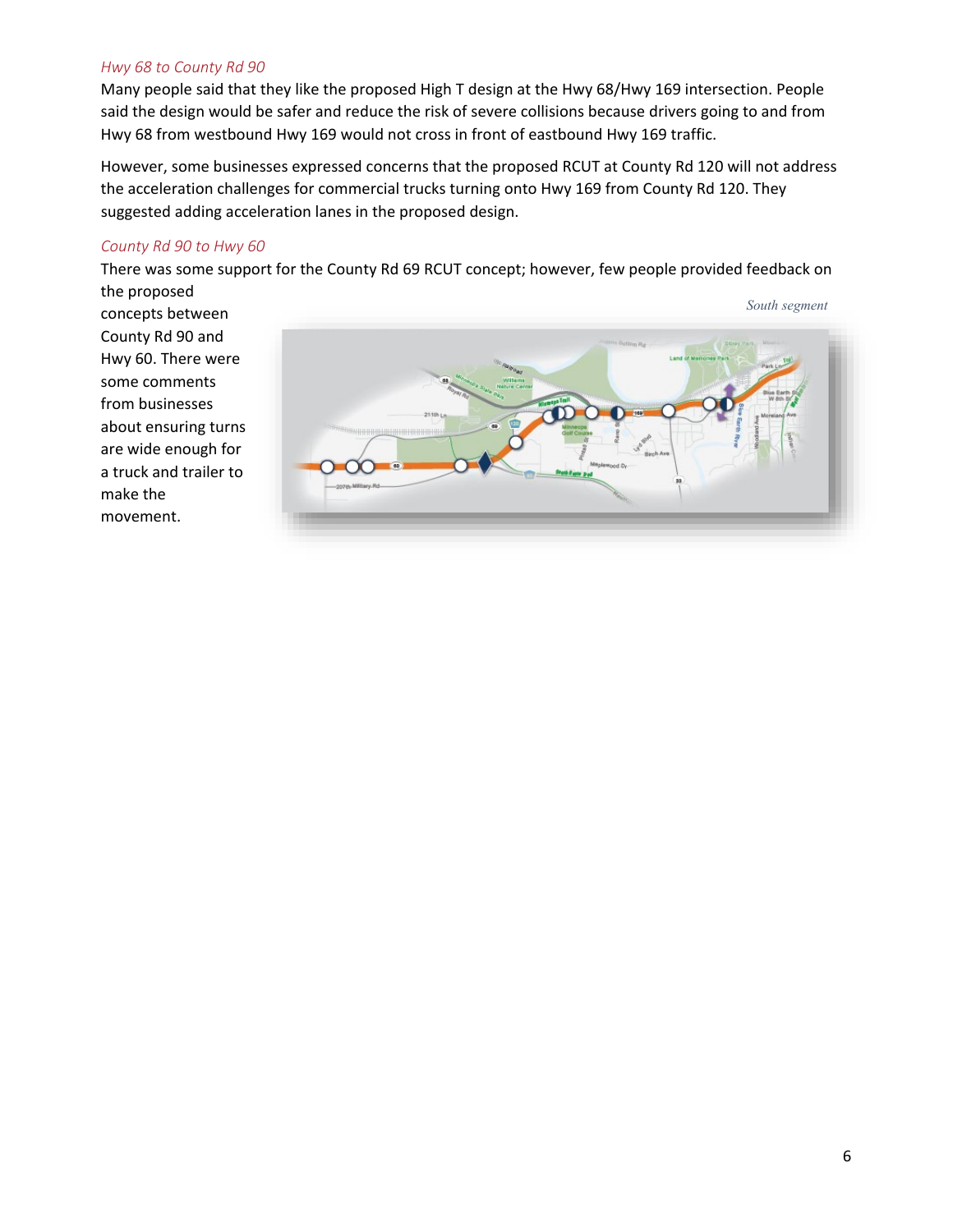#### *Figure 2: Phase 2 engagement comments*

Some of the following comments are paraphrased because they were provided verbally. The location indicates which area of the corridor the comment addresses. Some people provided comments on more than one location or on the entire corridor. Comments are organized by their primary location addressed or it is noted if location is not applicable.

| <b>Source</b>      | <b>Location</b>              | <b>Comment</b>                                                                                                                                                                                                                                                                                                                                                                                                                                                                                                                                                                                                                                                                                                                                                                                                                                                                                                                                                                                                                                                                                                                                                                                                                                                                                                                                                    |
|--------------------|------------------------------|-------------------------------------------------------------------------------------------------------------------------------------------------------------------------------------------------------------------------------------------------------------------------------------------------------------------------------------------------------------------------------------------------------------------------------------------------------------------------------------------------------------------------------------------------------------------------------------------------------------------------------------------------------------------------------------------------------------------------------------------------------------------------------------------------------------------------------------------------------------------------------------------------------------------------------------------------------------------------------------------------------------------------------------------------------------------------------------------------------------------------------------------------------------------------------------------------------------------------------------------------------------------------------------------------------------------------------------------------------------------|
| Email              | Belgrade<br>Ave              | I have been involved and all that happens is you're asking for my opinion on what changes to<br>be made. Why am I hearing comments that talk about a roundabout at the bridge and not<br>closing Webster when it sounds like something has been shown to some of the people that<br>would arouse such comments? Should I be submitting things like a roundabout in LeHillier or<br>an overpass for Why 68 to cross the hay above ground so collisions would be eliminated at<br>ground level? If you have some ideas of what could be done, why are you not telling us what<br>they are so I can base my thoughts on what you think is possible and might have in the<br>works. My thoughts for a stop signal in LeHillier have long been debunked because it would<br>be at the base of a slope and would make many people have added wait time. They put<br>County 90 through the homestead on my farm and if you think that I have not gotten involved<br>in roads and what's happening, you are wrong. When it was decided that drainage along the<br>County 90 would only be a 10 year-24 hour storm event, there is no way that a 24 inch culvert<br>is going to carry all of the water that comes out of the long ravine that the road<br>destroyed. What I want to see is the ideas that city people seem to be talking about at your<br>meetings. Sharon |
| <b>Focus Group</b> | Hwy 68/CR<br>120             | Proposed RCUT at CR 120 wouldn't really help with the issue at the intersection. Issue is that<br>employees, customers, and deliveries need an acceleration lane on eastbound Hwy 169<br>heading toward Mankato. Support the High T at Hwy 68. Would it be possible to do that at CR<br>120?                                                                                                                                                                                                                                                                                                                                                                                                                                                                                                                                                                                                                                                                                                                                                                                                                                                                                                                                                                                                                                                                      |
| <b>Focus Group</b> | Hwy 68/CR<br>120             | Most employees live in Madelia and Lake Crystal. Crossing speeding westbound Hwy 169<br>traffic to CR 120 is challenging and unsafe.                                                                                                                                                                                                                                                                                                                                                                                                                                                                                                                                                                                                                                                                                                                                                                                                                                                                                                                                                                                                                                                                                                                                                                                                                              |
| <b>Focus Group</b> | Hawley<br>$St/CR$ 33         | Left turns from Hawley St onto Hwy 169 are unsafe because it's a blind curve. Westbound<br>Hwy 169 traffic can't see cars at Hawley St. The Green T at CR 33 would be safer than at<br>Hawley St, but what would be best is a High T at Hawley St.                                                                                                                                                                                                                                                                                                                                                                                                                                                                                                                                                                                                                                                                                                                                                                                                                                                                                                                                                                                                                                                                                                                |
| <b>Focus Group</b> | CR 69                        | Make sure the RCUT at CR 69 is wide enough for a tractor trailer to make the turns                                                                                                                                                                                                                                                                                                                                                                                                                                                                                                                                                                                                                                                                                                                                                                                                                                                                                                                                                                                                                                                                                                                                                                                                                                                                                |
| <b>Focus Group</b> | CR 69                        | Would like design to include flashing yellow signs to signal to drivers that trucks are getting<br>onto Hwy 169 at intersections. Don't like traffic circles, but J-turns seem to work.                                                                                                                                                                                                                                                                                                                                                                                                                                                                                                                                                                                                                                                                                                                                                                                                                                                                                                                                                                                                                                                                                                                                                                           |
| <b>Focus Group</b> | N River<br>Ln/Webster<br>Ave | Concerned that semis won't be able to easily make a left turn at the N River Dr/Nr River Ln<br>intersection. Was a roundabout at Lind St considered? Would the diverging diamond<br>interchange keep the Lind St intersection open? McDonalds is a convenience destination.<br>Closing Lind St will hurt the business.                                                                                                                                                                                                                                                                                                                                                                                                                                                                                                                                                                                                                                                                                                                                                                                                                                                                                                                                                                                                                                            |
| <b>Focus Group</b> | Lake St                      | Do any of the Hwy 14 interchange options close off access at Lake St?                                                                                                                                                                                                                                                                                                                                                                                                                                                                                                                                                                                                                                                                                                                                                                                                                                                                                                                                                                                                                                                                                                                                                                                                                                                                                             |
| <b>Focus Group</b> | N River<br>Ln/Webster<br>Ave | Prefer the roundabout concept at River Ln and Webster Ave. Traffic lights are bad for through<br>traffic.                                                                                                                                                                                                                                                                                                                                                                                                                                                                                                                                                                                                                                                                                                                                                                                                                                                                                                                                                                                                                                                                                                                                                                                                                                                         |
| <b>Focus Group</b> | <b>Hwy 14</b>                | Prefer to keep the Hwy 14 interchange as is                                                                                                                                                                                                                                                                                                                                                                                                                                                                                                                                                                                                                                                                                                                                                                                                                                                                                                                                                                                                                                                                                                                                                                                                                                                                                                                       |
| <b>Focus Group</b> | Range St                     | Keep Range St open to traffic because it'll be easier for drivers to see how to access<br>businesses                                                                                                                                                                                                                                                                                                                                                                                                                                                                                                                                                                                                                                                                                                                                                                                                                                                                                                                                                                                                                                                                                                                                                                                                                                                              |
| <b>Focus Group</b> | N River<br>Ln/Webster<br>Ave | Pedestrians are mostly likely to cross Hwy 169 at Lind St. Prefer the crossing at Lind option                                                                                                                                                                                                                                                                                                                                                                                                                                                                                                                                                                                                                                                                                                                                                                                                                                                                                                                                                                                                                                                                                                                                                                                                                                                                     |
| <b>Focus Group</b> | N River<br>Ln/Webster<br>Ave | It's really hard for truck traffic to make the "s" turn on N River Dr near the Harley Davidson.                                                                                                                                                                                                                                                                                                                                                                                                                                                                                                                                                                                                                                                                                                                                                                                                                                                                                                                                                                                                                                                                                                                                                                                                                                                                   |
| Focus Group        | N River<br>Ln/Webster<br>Ave | Make sure the acceleration lane from N River Ln to northbound Hwy 169 is long enough for<br>trucks to get up to speed with traffic.                                                                                                                                                                                                                                                                                                                                                                                                                                                                                                                                                                                                                                                                                                                                                                                                                                                                                                                                                                                                                                                                                                                                                                                                                               |
| <b>Focus Group</b> | N River<br>Ln/Webster<br>Ave | Add signage for businesses losing direct access from Lind St, like McDonalds and Kwik Trip.                                                                                                                                                                                                                                                                                                                                                                                                                                                                                                                                                                                                                                                                                                                                                                                                                                                                                                                                                                                                                                                                                                                                                                                                                                                                       |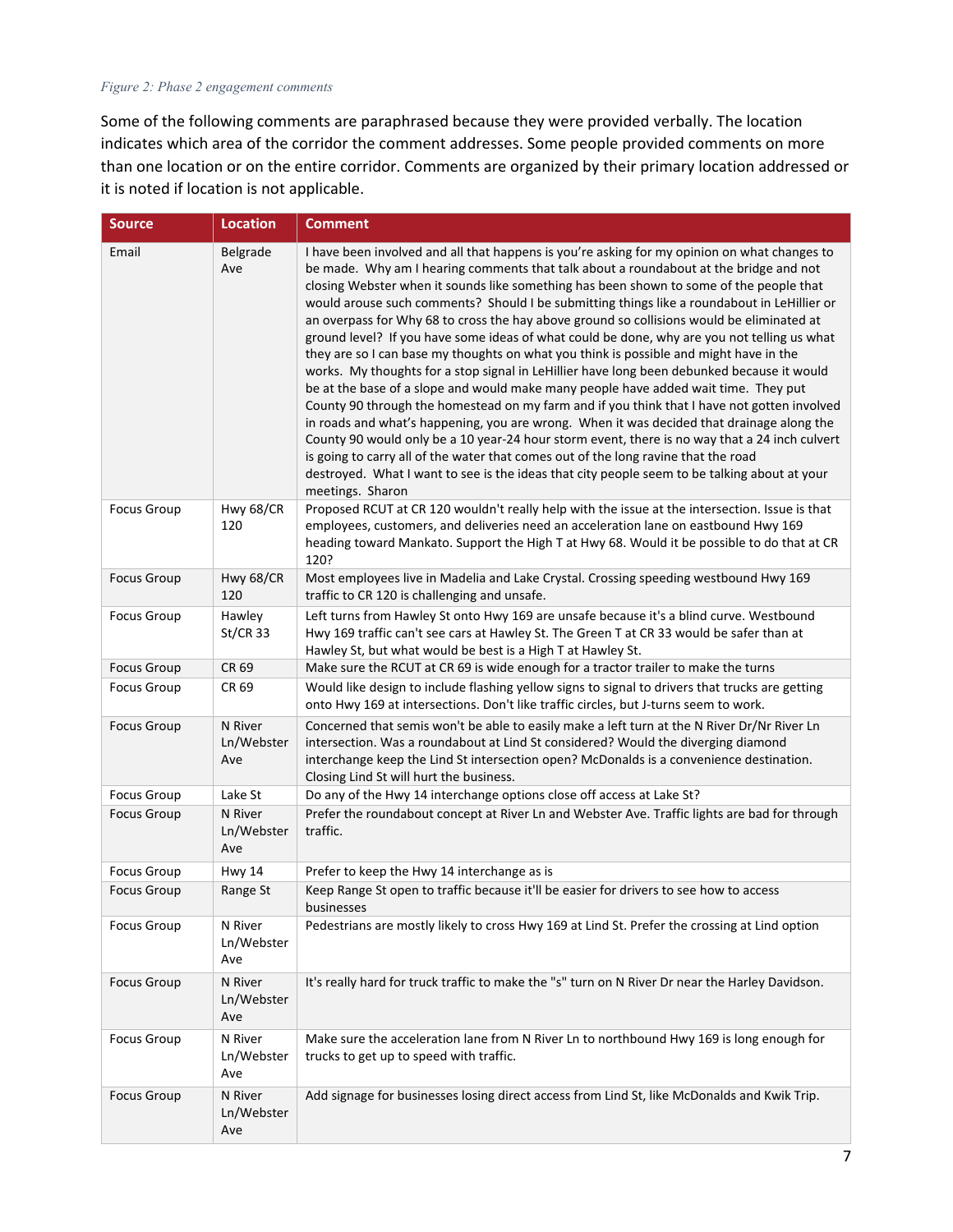| <b>Source</b> | <b>Location</b>              | <b>Comment</b>                                                                                                                                                                                                                                                                                                                                                                                                                                                                                                                                                                                                                                                                                                                                                                                                                                                                                                                                                                                                                                                                                                                                                                                                                                                                                                                                                                                                                                                                                                                                                                                                                                                                                                                                                                                                                                                                                                                                                                                                                                                                                                                                                     |
|---------------|------------------------------|--------------------------------------------------------------------------------------------------------------------------------------------------------------------------------------------------------------------------------------------------------------------------------------------------------------------------------------------------------------------------------------------------------------------------------------------------------------------------------------------------------------------------------------------------------------------------------------------------------------------------------------------------------------------------------------------------------------------------------------------------------------------------------------------------------------------------------------------------------------------------------------------------------------------------------------------------------------------------------------------------------------------------------------------------------------------------------------------------------------------------------------------------------------------------------------------------------------------------------------------------------------------------------------------------------------------------------------------------------------------------------------------------------------------------------------------------------------------------------------------------------------------------------------------------------------------------------------------------------------------------------------------------------------------------------------------------------------------------------------------------------------------------------------------------------------------------------------------------------------------------------------------------------------------------------------------------------------------------------------------------------------------------------------------------------------------------------------------------------------------------------------------------------------------|
| Comment form  | Hawley<br>$St/CR$ 33         | I live by the Clark station. When my husband and I try to get on 169 it is hard because we have<br>to wait for the cars to get by before we can get on. This does cause a back up on this. There is<br>also 4 way intersection and I've almost had an accident there several times because the ones<br>coming from the Big Gain area and they have a stop sign. I need to turn to the far left. I turn<br>on my signal and the one at the stop sign pulls through and I get cut off.                                                                                                                                                                                                                                                                                                                                                                                                                                                                                                                                                                                                                                                                                                                                                                                                                                                                                                                                                                                                                                                                                                                                                                                                                                                                                                                                                                                                                                                                                                                                                                                                                                                                               |
| Phone call    | Hwy 68/CR<br>120             | • Benco is very concerned about existing safety concerns at the CR 120 and Hwy 68<br>intersections. They have multiple trucks entering/exiting Hwy 169 daily and their business<br>requires quick response to customers.<br>• They witness many close calls daily as traffic entering Hwy 169 misjudges the gap available<br>and oncoming traffic has to quickly merge and/or quickly brake to accommodate. He said this<br>is exacerbated by Benco's trucks (some with trailers pulling heavy equipment) which are slow<br>moving and take time to accelerate.<br>. Benco would like to see acceleration lanes in both directions at CR 120 in the short-term and<br>is willing to discuss providing land to accommodate this (at least on their side of the highway<br>where they own multiple parcels and the farm field adjacent to their building).<br>• Benco is not supportive of an RCUT since it doesn't address their primary concern of space<br>to safely accelerate.<br>. Tim said Benco fought hard several years ago to keep the CR 120 intersection open as there<br>was apparently talk of a closure at that time. Benco would oppose any type of closure at this<br>intersection. Note: we do not have a concept that shows a full closure. This was something<br>Tim brought up.<br>. I talked to Tim about the potential to reroute their trucks/employees to the Hwy 68<br>intersection if it were improved to something like the High-T intersection which would greatly<br>improve safety and operations. He likes the High-T design but is concerned about additional<br>travel time and railroad delays impacting their response time to customers.<br>• Tim stated there are issues at the existing Hwy 68 intersection since people do not use the<br>median/acceleration lane properly. He said many yield in the median when they really should<br>keep going since they have a dedicated northbound acceleration lane. This causes confusion<br>with drivers also wanting to cross the southbound 169 lanes and enter the median and then<br>find out the vehicle in front of them stopped and is taking up the space in the median. |
| Open house    | Riverfront<br>Dr             | Taking access off of Riverfront Drive may by problematic. Where will businesses have their<br>second access? Burger King might not like it.                                                                                                                                                                                                                                                                                                                                                                                                                                                                                                                                                                                                                                                                                                                                                                                                                                                                                                                                                                                                                                                                                                                                                                                                                                                                                                                                                                                                                                                                                                                                                                                                                                                                                                                                                                                                                                                                                                                                                                                                                        |
| Open house    | Riverfront<br>Dr             | What is the staking problem at the Riverview Drive with the signalized concept? Stoltzmann<br>Rd experiences long delays.                                                                                                                                                                                                                                                                                                                                                                                                                                                                                                                                                                                                                                                                                                                                                                                                                                                                                                                                                                                                                                                                                                                                                                                                                                                                                                                                                                                                                                                                                                                                                                                                                                                                                                                                                                                                                                                                                                                                                                                                                                          |
| Open house    | Riverfront<br>Dr             | With new through lane at Riverfront Drive, home much foundation impact for bridge? Bridge<br>deck width will be a challenge.                                                                                                                                                                                                                                                                                                                                                                                                                                                                                                                                                                                                                                                                                                                                                                                                                                                                                                                                                                                                                                                                                                                                                                                                                                                                                                                                                                                                                                                                                                                                                                                                                                                                                                                                                                                                                                                                                                                                                                                                                                       |
| Open house    | Riverfront<br>Dr             | For Riverfront Dr fly over concept, access to the title company will be problematic.                                                                                                                                                                                                                                                                                                                                                                                                                                                                                                                                                                                                                                                                                                                                                                                                                                                                                                                                                                                                                                                                                                                                                                                                                                                                                                                                                                                                                                                                                                                                                                                                                                                                                                                                                                                                                                                                                                                                                                                                                                                                               |
| Open house    | Riverfront<br>Dr             | Will access at small street serving the Leatherworks be maintained?                                                                                                                                                                                                                                                                                                                                                                                                                                                                                                                                                                                                                                                                                                                                                                                                                                                                                                                                                                                                                                                                                                                                                                                                                                                                                                                                                                                                                                                                                                                                                                                                                                                                                                                                                                                                                                                                                                                                                                                                                                                                                                |
| Open house    | Hawley<br>$St/CR$ 33         | Will the Amos Owen RCUT, need to adjust road elevation? People are not slowing down going<br>up the hill to make the U-Turn                                                                                                                                                                                                                                                                                                                                                                                                                                                                                                                                                                                                                                                                                                                                                                                                                                                                                                                                                                                                                                                                                                                                                                                                                                                                                                                                                                                                                                                                                                                                                                                                                                                                                                                                                                                                                                                                                                                                                                                                                                        |
| Open house    | Hawley<br>$St/CR$ 33         | Is it pretty sure that Hwy 169 will have extra lane over the Blue Earth River? It's a great idea. A<br>lot of vehicles don't follow the yield sign.                                                                                                                                                                                                                                                                                                                                                                                                                                                                                                                                                                                                                                                                                                                                                                                                                                                                                                                                                                                                                                                                                                                                                                                                                                                                                                                                                                                                                                                                                                                                                                                                                                                                                                                                                                                                                                                                                                                                                                                                                |
| Open house    | N River<br>Ln/Webster<br>Ave | Has there been Pedestrian crashes?                                                                                                                                                                                                                                                                                                                                                                                                                                                                                                                                                                                                                                                                                                                                                                                                                                                                                                                                                                                                                                                                                                                                                                                                                                                                                                                                                                                                                                                                                                                                                                                                                                                                                                                                                                                                                                                                                                                                                                                                                                                                                                                                 |
| Open house    | N River<br>Ln/Webster<br>Ave | Considering the destinations at Lind and Webster, would we consider more than one Grade<br>separated crossing?                                                                                                                                                                                                                                                                                                                                                                                                                                                                                                                                                                                                                                                                                                                                                                                                                                                                                                                                                                                                                                                                                                                                                                                                                                                                                                                                                                                                                                                                                                                                                                                                                                                                                                                                                                                                                                                                                                                                                                                                                                                     |
| Open house    | N River<br>Ln/Webster<br>Ave | Do the roundabouts have more longevity that the traffic lights concept?                                                                                                                                                                                                                                                                                                                                                                                                                                                                                                                                                                                                                                                                                                                                                                                                                                                                                                                                                                                                                                                                                                                                                                                                                                                                                                                                                                                                                                                                                                                                                                                                                                                                                                                                                                                                                                                                                                                                                                                                                                                                                            |
| Open house    | N River<br>Ln/Webster<br>Ave | What is the level of service off Webster and Lind for roundabouts?                                                                                                                                                                                                                                                                                                                                                                                                                                                                                                                                                                                                                                                                                                                                                                                                                                                                                                                                                                                                                                                                                                                                                                                                                                                                                                                                                                                                                                                                                                                                                                                                                                                                                                                                                                                                                                                                                                                                                                                                                                                                                                 |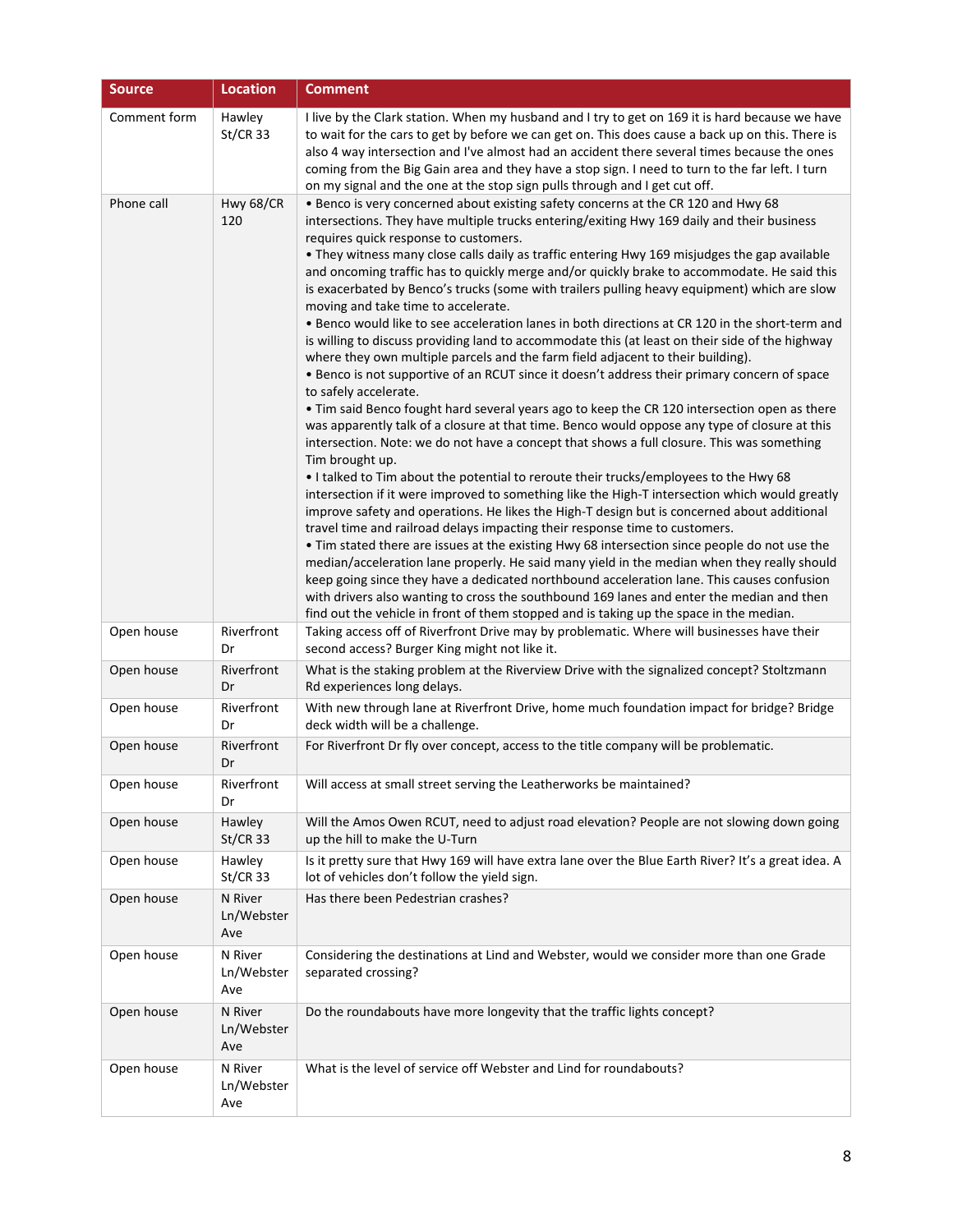| <b>Source</b>        | <b>Location</b>              | <b>Comment</b>                                                                                                                                                                                                                                                                                                                                                                                                                                                                              |
|----------------------|------------------------------|---------------------------------------------------------------------------------------------------------------------------------------------------------------------------------------------------------------------------------------------------------------------------------------------------------------------------------------------------------------------------------------------------------------------------------------------------------------------------------------------|
| Open house           | N River<br>Ln/Webster<br>Ave | What is the cost to society for the crashes at Lind and Webster?                                                                                                                                                                                                                                                                                                                                                                                                                            |
| Open house           | Range St                     | To reduce conflicts at Range and Webster, clos the north side entrance to Speedway and<br>move driveway entrance further south so it's not impeding on cars piling up at<br>Range/Webster.                                                                                                                                                                                                                                                                                                  |
| Open house           | N River<br>Ln/Webster<br>Ave | How would the ramps work with the Webster interchange option?                                                                                                                                                                                                                                                                                                                                                                                                                               |
| Open house           | N River<br>Ln/Webster<br>Ave | There are lots of places stopping traffic on Hwy 169 in the existing layout. Want to reduce the<br>number of traffic signals when the road is reconstructed.                                                                                                                                                                                                                                                                                                                                |
| Open house           | <b>Hwy 14</b>                | Is there a difference in crash rate for diverging diamond interchange compared to roundabout<br>or traffic lights option?                                                                                                                                                                                                                                                                                                                                                                   |
| Open house           | N River<br>Ln/Webster<br>Ave | By pedestrian grade separation, does that mean a pedestrian bridge or underpass?                                                                                                                                                                                                                                                                                                                                                                                                            |
| Open house           | N River<br>Ln/Webster<br>Ave | A future trail on Hwy 14 is already planned. Prefer the other concepts.                                                                                                                                                                                                                                                                                                                                                                                                                     |
| Open house           | N River<br>Ln/Webster<br>Ave | Kwik Trip prefers the traffic signals concept or roundabouts concept.                                                                                                                                                                                                                                                                                                                                                                                                                       |
| Comment form         | N River<br>Ln/Webster<br>Ave | Why can't you lower 169 10 to 13 feet and put an overpass above at both intersections 6 to<br>10 feet above existing grade that will give you a minimum of 16 feet clearance, also you would<br>not need to detour traffic just lane shifts throughout the entire project. The Lind and Webster<br>streets wouldn't need signal lights either. Construct just like the Veterans Memorial Bridge. If<br>space is limited construct retaining walls to bring exit and on ramps closer to 169. |
| Comment form         | Hwy 68/CR<br>120             | We definitely do NOT need another round about!!. By the time vehicles leave Lehillier they<br>are going 80 MPH when they reach Hwy. 68. It is a death trap.                                                                                                                                                                                                                                                                                                                                 |
| Email                | N River<br>Ln/Webster<br>Ave | What are the alternatives to Round Abouts on 169? This honestly seems like the absolute<br>worst option, how does it rank so high? Is it due to federal funding? What is the best way to<br>keep 169 free of round abouts and get it to being a high speed exit for Mankato? We just<br>bought a house in Mankato and I really don't want to have to move if this plan goes through<br>in the next couple of years.                                                                         |
| Songs on the<br>Lawn | N River<br>Ln/Webster<br>Ave | Prefer roundabouts at Webster vs. signals                                                                                                                                                                                                                                                                                                                                                                                                                                                   |
| Songs on the<br>Lawn | N River<br>Ln/Webster<br>Ave | No J turn, no R cut. Both are dangerous                                                                                                                                                                                                                                                                                                                                                                                                                                                     |
| Songs on the<br>Lawn | N River<br>Ln/Webster<br>Ave | Safety problems for pedestrians crossing 169 at Webster. Put in a bridge?                                                                                                                                                                                                                                                                                                                                                                                                                   |
| Songs on the<br>Lawn | Belgrade<br>Ave              | Pedestrian safety and comfort nee d to be improved along Belgrade to the bridge                                                                                                                                                                                                                                                                                                                                                                                                             |
| Songs on the<br>Lawn | <b>Hwy 14</b>                | Best option 1. 14/169: complete cloverleaf. 2. Concept 1B 3. Agree with Belgrade/Vets Bridge<br>roundabout 4. Agree with Riverfront Dr East of 169 concept                                                                                                                                                                                                                                                                                                                                  |
| Songs on the<br>Lawn | Hawley<br>$St/CR$ 33         | Needs to be improved bike trail connectivity from Le Hillier to Williams Nature Center                                                                                                                                                                                                                                                                                                                                                                                                      |
| Songs on the<br>Lawn | N River<br>Ln/Webster<br>Ave | I am concerned about the safety of roundabouts                                                                                                                                                                                                                                                                                                                                                                                                                                              |
| Songs on the<br>Lawn | Hawley<br><b>St/CR 33</b>    | Drivers do not slow down in Southern Segment to match the speed limit decrease                                                                                                                                                                                                                                                                                                                                                                                                              |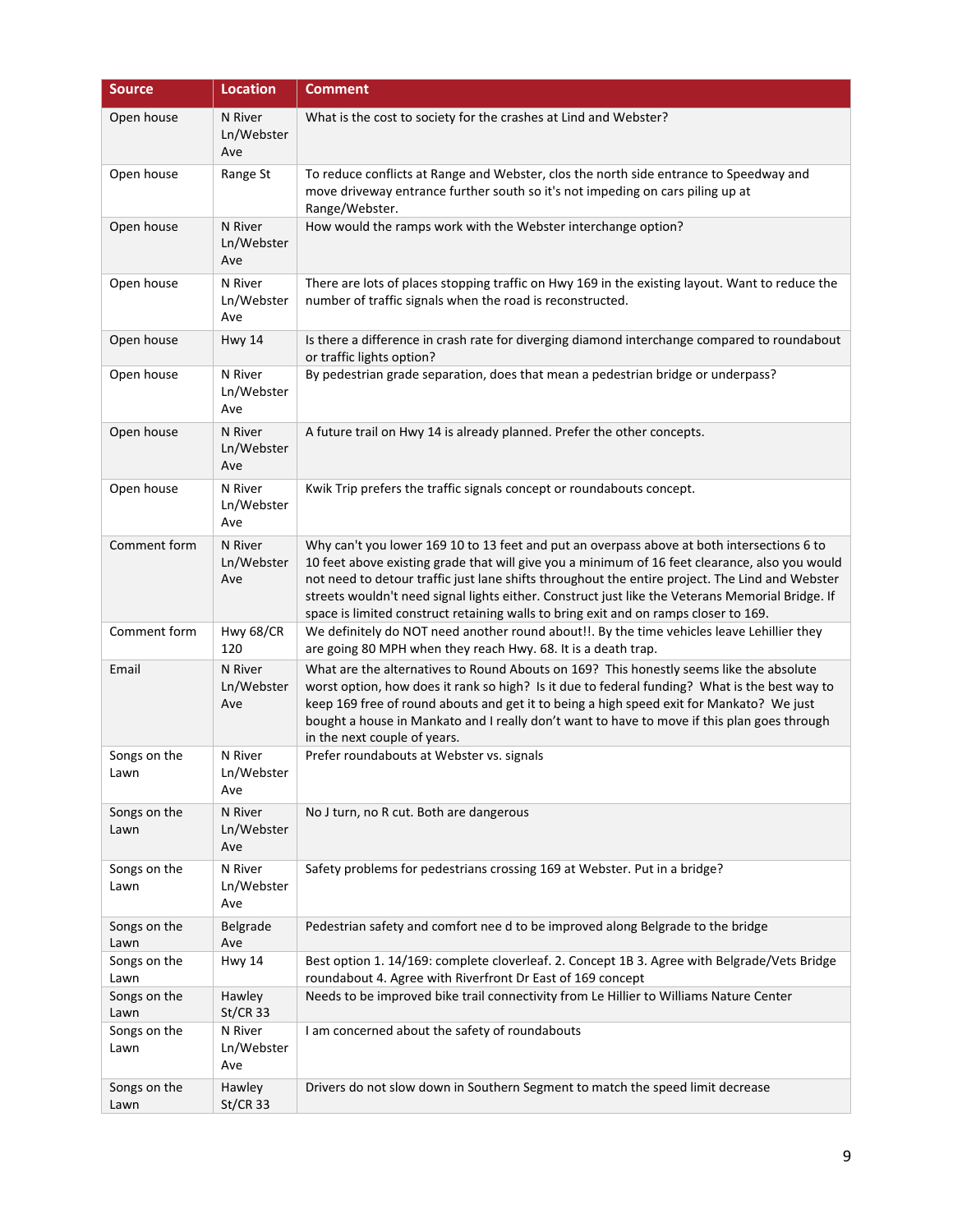| <b>Source</b>                          | <b>Location</b>              | <b>Comment</b>                                                                                                                                                                                                                                                                                                                                                                                                                                                                                                                                                                             |
|----------------------------------------|------------------------------|--------------------------------------------------------------------------------------------------------------------------------------------------------------------------------------------------------------------------------------------------------------------------------------------------------------------------------------------------------------------------------------------------------------------------------------------------------------------------------------------------------------------------------------------------------------------------------------------|
| Songs on the<br>Lawn                   | Belgrade<br>Ave              | Right now there is concern for bike and vehicle conflicts on Vets Memorial Bridge                                                                                                                                                                                                                                                                                                                                                                                                                                                                                                          |
| Songs on the<br>Lawn                   | N River<br>Ln/Webster<br>Ave | Prefer roundabout at Webster. I drive north on Webster and cross 169 every day. I cannot tell<br>if opposing traffic is going to go straight or turn left. A roundabout would fix this.                                                                                                                                                                                                                                                                                                                                                                                                    |
| Songs on the<br>Lawn                   | N River<br>Ln/Webster<br>Ave | Go with the two roundabouts                                                                                                                                                                                                                                                                                                                                                                                                                                                                                                                                                                |
| Songs on the<br>Lawn                   | Hwy 14                       | After seeing Hwy 14 interchange concept 2C, I believe this would be a great benefit to drivers'<br>safety                                                                                                                                                                                                                                                                                                                                                                                                                                                                                  |
| Songs on the<br>Lawn                   | N River<br>Ln/Webster<br>Ave | J turns are the WORST idea - EVER!                                                                                                                                                                                                                                                                                                                                                                                                                                                                                                                                                         |
| Songs on the<br>Lawn                   | Belgrade<br>Ave              | The stoplights at Belgrade are too fast for pedestrians to cross with enough time.                                                                                                                                                                                                                                                                                                                                                                                                                                                                                                         |
| Songs on the<br>Lawn                   | Hawley<br>$St/CR$ 33         | In the Southern Segment, the pedestrian crossing by the gas station is dangerous for<br>pedestrians.                                                                                                                                                                                                                                                                                                                                                                                                                                                                                       |
| Email                                  | Belgrade<br>Ave              | I was wondering if replacement of the barrier wall between the Veterans Bridge and the<br>North Star Bridge. was part of this project or on MnDOT's schedule. The wooden wall has<br>deteriorated and there are larger gaps between the boards. I believe the noise from the<br>highway has increased in recent years, but of course that's subjective.<br>I'm not sure if MnDOT has checked the sound coming through the wall, or has any plans for<br>replacing it.<br>If there is someone at MnDOT you can point me to, or if you know anything about that issue,<br>I'd appreciate it. |
| North Mankato<br><b>Farmers Market</b> | N River<br>Ln/Webster<br>Ave | R-CUT not supported. Opt to move past this type of intersection for more accessible business.<br>[in Northern Segment]                                                                                                                                                                                                                                                                                                                                                                                                                                                                     |
| North Mankato<br><b>Farmers Market</b> | N River<br>Ln/Webster<br>Ave | The traffic lights at Webster don't read my motorcycle. I have to pull into the gas station<br>parking lot and wait for a car to come to trip the green light.                                                                                                                                                                                                                                                                                                                                                                                                                             |
| North Mankato<br><b>Farmers Market</b> | N River<br>Ln/Webster<br>Ave | [in Northern Segment] I support concept 1B. No on 1C.                                                                                                                                                                                                                                                                                                                                                                                                                                                                                                                                      |
| North Mankato<br><b>Farmers Market</b> | <b>Hwy 14</b>                | The diverging diamond makes sense.                                                                                                                                                                                                                                                                                                                                                                                                                                                                                                                                                         |
| North Mankato<br><b>Farmers Market</b> | N River<br>Ln/Webster<br>Ave | No to RCUT at Webster                                                                                                                                                                                                                                                                                                                                                                                                                                                                                                                                                                      |
| North Mankato<br><b>Farmers Market</b> | N River<br>Ln/Webster<br>Ave | Recommend a dedicated left turn light at Webster.                                                                                                                                                                                                                                                                                                                                                                                                                                                                                                                                          |
| North Mankato<br><b>Farmers Market</b> | N River<br>Ln/Webster<br>Ave | North: River lane: Roundabout. Hwy 14: Add signal, eliminate S. loop. Middle: Belgrade:<br>Roundabout. Riverfront: Signalized corridor                                                                                                                                                                                                                                                                                                                                                                                                                                                     |
| North Mankato<br><b>Farmers Market</b> | N River<br>Ln/Webster<br>Ave | Important to balance business access in North Segment                                                                                                                                                                                                                                                                                                                                                                                                                                                                                                                                      |
| North Mankato<br><b>Farmers Market</b> | N River<br>Ln/Webster<br>Ave | The Northern Area needs to be redone (invest in new buildings)                                                                                                                                                                                                                                                                                                                                                                                                                                                                                                                             |
| North Mankato<br><b>Farmers Market</b> | N River<br>Ln/Webster<br>Ave | People will not like RCUTS                                                                                                                                                                                                                                                                                                                                                                                                                                                                                                                                                                 |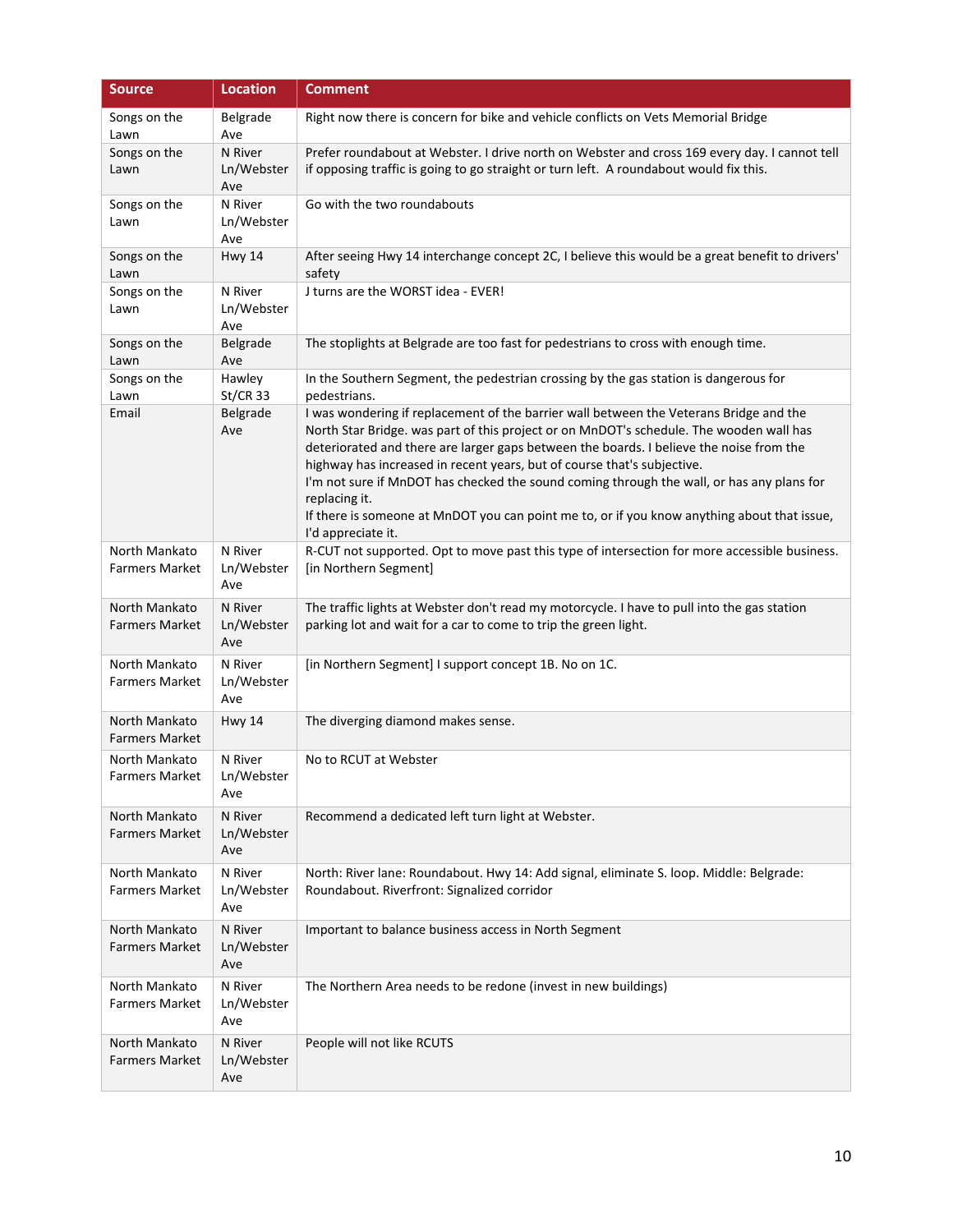| <b>Source</b>                          | <b>Location</b>              | <b>Comment</b>                                                                                                                                                                                                                                                                                                                                                                                                                                                                                                                                                                                                                                                                                                                                                                                                                                                                                                                                                                                                                                                                                                                                                                                                                                                                                                                                                                                                                                                                                                                                                                                                                                                                                                                                                                                                                                                                                                                                                                                                                                                                                                                                                                                                                                                                                                   |
|----------------------------------------|------------------------------|------------------------------------------------------------------------------------------------------------------------------------------------------------------------------------------------------------------------------------------------------------------------------------------------------------------------------------------------------------------------------------------------------------------------------------------------------------------------------------------------------------------------------------------------------------------------------------------------------------------------------------------------------------------------------------------------------------------------------------------------------------------------------------------------------------------------------------------------------------------------------------------------------------------------------------------------------------------------------------------------------------------------------------------------------------------------------------------------------------------------------------------------------------------------------------------------------------------------------------------------------------------------------------------------------------------------------------------------------------------------------------------------------------------------------------------------------------------------------------------------------------------------------------------------------------------------------------------------------------------------------------------------------------------------------------------------------------------------------------------------------------------------------------------------------------------------------------------------------------------------------------------------------------------------------------------------------------------------------------------------------------------------------------------------------------------------------------------------------------------------------------------------------------------------------------------------------------------------------------------------------------------------------------------------------------------|
| North Mankato<br><b>Farmers Market</b> | N River<br>Ln/Webster<br>Ave | Prefer roundabouts to signals in Northern area.                                                                                                                                                                                                                                                                                                                                                                                                                                                                                                                                                                                                                                                                                                                                                                                                                                                                                                                                                                                                                                                                                                                                                                                                                                                                                                                                                                                                                                                                                                                                                                                                                                                                                                                                                                                                                                                                                                                                                                                                                                                                                                                                                                                                                                                                  |
| North Mankato<br><b>Farmers Market</b> | Hawley<br><b>St/CR 33</b>    | Flooding on 169 in Southern Segment during rain. Big problem.                                                                                                                                                                                                                                                                                                                                                                                                                                                                                                                                                                                                                                                                                                                                                                                                                                                                                                                                                                                                                                                                                                                                                                                                                                                                                                                                                                                                                                                                                                                                                                                                                                                                                                                                                                                                                                                                                                                                                                                                                                                                                                                                                                                                                                                    |
| North Mankato<br><b>Farmers Market</b> | Hawley<br>$St/CR$ 33         | Driving north on Hawley to turn on to 169 is very dangerous, you can't see oncoming vehicles.<br>Even if they let the grass grow a little bit, can't see over the grass. Also bad with snow.                                                                                                                                                                                                                                                                                                                                                                                                                                                                                                                                                                                                                                                                                                                                                                                                                                                                                                                                                                                                                                                                                                                                                                                                                                                                                                                                                                                                                                                                                                                                                                                                                                                                                                                                                                                                                                                                                                                                                                                                                                                                                                                     |
| North Mankato<br><b>Farmers Market</b> | N River<br>Ln/Webster<br>Ave | Better education to people on how to use roundabouts                                                                                                                                                                                                                                                                                                                                                                                                                                                                                                                                                                                                                                                                                                                                                                                                                                                                                                                                                                                                                                                                                                                                                                                                                                                                                                                                                                                                                                                                                                                                                                                                                                                                                                                                                                                                                                                                                                                                                                                                                                                                                                                                                                                                                                                             |
| North Mankato<br><b>Farmers Market</b> | N River<br>Ln/Webster<br>Ave | Roundabouts work well in Europe and should work here too.                                                                                                                                                                                                                                                                                                                                                                                                                                                                                                                                                                                                                                                                                                                                                                                                                                                                                                                                                                                                                                                                                                                                                                                                                                                                                                                                                                                                                                                                                                                                                                                                                                                                                                                                                                                                                                                                                                                                                                                                                                                                                                                                                                                                                                                        |
| North Mankato<br><b>Farmers Market</b> | N River<br>Ln/Webster<br>Ave | No more roundabouts. They are dangerous to our roads.                                                                                                                                                                                                                                                                                                                                                                                                                                                                                                                                                                                                                                                                                                                                                                                                                                                                                                                                                                                                                                                                                                                                                                                                                                                                                                                                                                                                                                                                                                                                                                                                                                                                                                                                                                                                                                                                                                                                                                                                                                                                                                                                                                                                                                                            |
| North Mankato<br><b>Farmers Market</b> | N River<br>Ln/Webster<br>Ave | Any roundabouts on 169 must be accommodating to large commercial truck traffic.                                                                                                                                                                                                                                                                                                                                                                                                                                                                                                                                                                                                                                                                                                                                                                                                                                                                                                                                                                                                                                                                                                                                                                                                                                                                                                                                                                                                                                                                                                                                                                                                                                                                                                                                                                                                                                                                                                                                                                                                                                                                                                                                                                                                                                  |
| Email                                  | <b>Hwy 14</b>                | I viewed the presentation and I think for the Hwy 14 interchange, eliminating the existing loop<br>is definitely the wrong option.<br>The main goals of 169 corridor, from memory, is to improve safety and streamline traffic flow<br>from within the Twin Cities through Mankato. So eliminating the traffic signals and reducing<br>the number of vehicles that have to cross the opposing lane of traffic to get onto or off of hwy<br>14 is improving traffic flow and positioning the interchange for the future. By going backwards<br>and making more traffic cross 169 is making the situation worse. Additionally, when crashes<br>and deaths increase, this interchange will be at the back of the line to correct the problem<br>created by saving some money.<br>The double-diamond intersection is also very poor for this part of the state. Drivers in<br>Mankato and passing through struggle with traffic circles and even, especially, center turn<br>lanes (they turn from the traffic lanes now - very often). Plus this will also result in delays<br>because of the traffic signals and the confusion drivers will have, and some will even stop with<br>no reason because of the confusion.<br>A full cloverleaf is the best option for the intersection of the two major highways in Southern<br>Minnesota. If limited funds are available, constructing the northeast part of the cloverleaf will<br>reduce the amount of traffic crossing 169 by a half I'm guessing. But MNDOT has not balked at<br>cost for other counties along 169 in the past. The additional money with aesthetics in St. Peter<br>like fencing, flower pots, Christmas lights and trees were quite indulgent. Extra aesthetics for<br>Bloomington interchanges are also generous.<br>Closing off the Lind Street exit will put the McDonald's largely out of business. I think that<br>MNDOT will need to move that business - which is fair for cutting off access to a vibrant<br>business that relies on easy access. MAPO needs to support that. Kwik Trip also will be<br>impacted and should be compensated or rebuilt. So the idea of not making a full interchange<br>and not moving the McDonald's is unthinkable. If that is the case, nothing should be done and<br>Lind Street should remain open. |
|                                        |                              | Traffic circles would be good for the other locations. Access to Monroe should be blocked.<br>Cars coming from North Mankato onto 169 have resulted in a lot of close calls that I<br>witnessed. I know North Mankato wants to keep that and said that this will back up the<br>Bellgrade exit, but there just isn't enough use of Monroe to cause that.                                                                                                                                                                                                                                                                                                                                                                                                                                                                                                                                                                                                                                                                                                                                                                                                                                                                                                                                                                                                                                                                                                                                                                                                                                                                                                                                                                                                                                                                                                                                                                                                                                                                                                                                                                                                                                                                                                                                                         |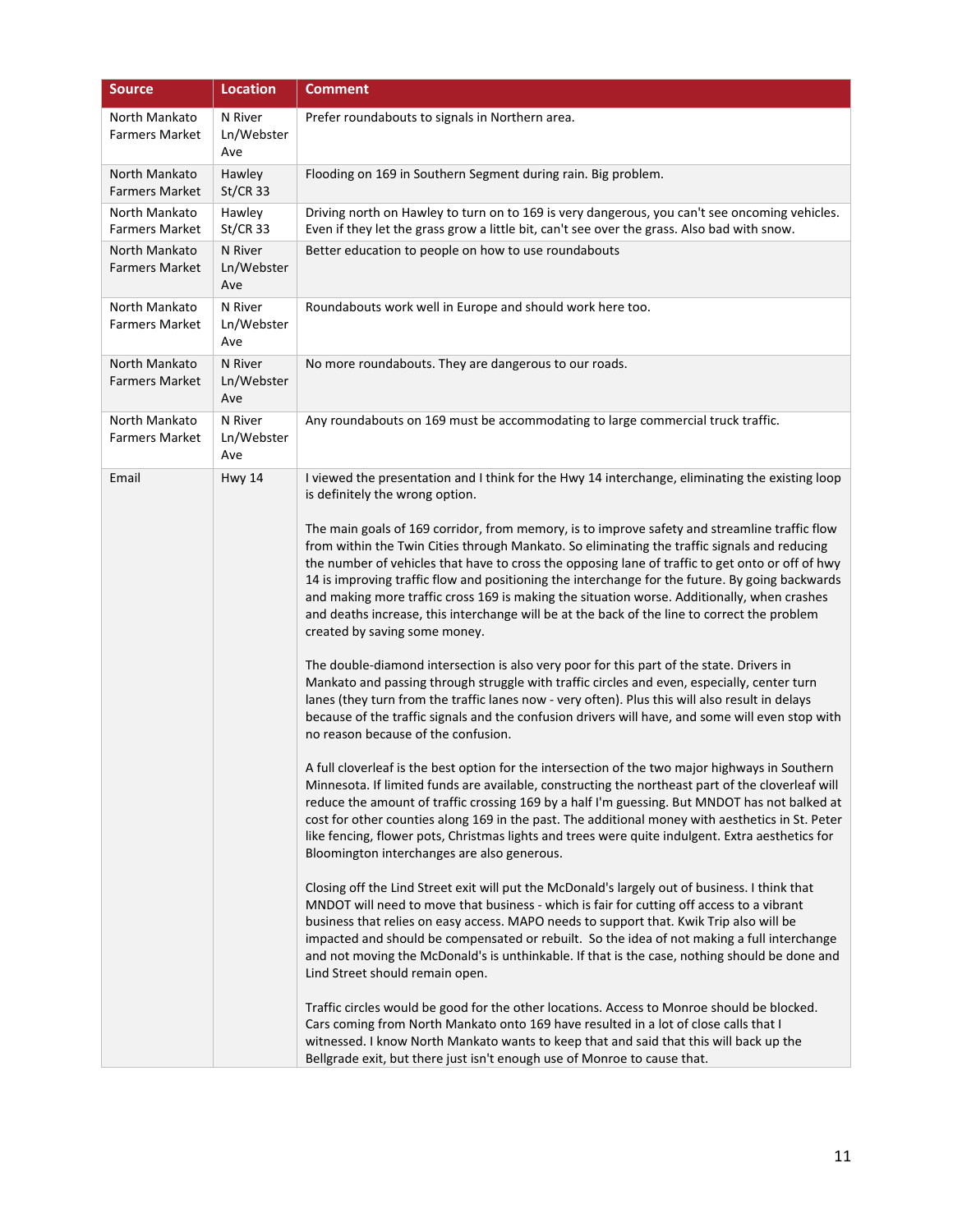| <b>Source</b>   | <b>Location</b>              | <b>Comment</b>                                                                                                                                                                                                                                                                                                                                                                                                                                                                                                                                                                                                                                                                                                                                                                                                                                                                                                                                                                                                                                                                                                                                                                                                                                                                                                                                                                                                       |
|-----------------|------------------------------|----------------------------------------------------------------------------------------------------------------------------------------------------------------------------------------------------------------------------------------------------------------------------------------------------------------------------------------------------------------------------------------------------------------------------------------------------------------------------------------------------------------------------------------------------------------------------------------------------------------------------------------------------------------------------------------------------------------------------------------------------------------------------------------------------------------------------------------------------------------------------------------------------------------------------------------------------------------------------------------------------------------------------------------------------------------------------------------------------------------------------------------------------------------------------------------------------------------------------------------------------------------------------------------------------------------------------------------------------------------------------------------------------------------------|
| Comment form    | N River<br>Ln/Webster<br>Ave | Roundabouts need semi truck thruput design to be feasible. Ped crossings at the Webster and<br>midpoint intersections will have to be at grade-no one will use overhead or tunnel designs.<br>Adding the ped connection at TH 14 to the bridge, both river trail connections and the north<br>Mankato hill trail will be used and is a good concept adopted when the bridges are updated.<br>The frontage roads concepts are very workable. The Hwy 68 layouts are difficult to justify<br>since the present lane and bridge and trail meet present demands safely at present and likely<br>future traffic volumes. Good concept that should be advanced with the infrastructure<br>legislation making it sooner than current funding anticipates.                                                                                                                                                                                                                                                                                                                                                                                                                                                                                                                                                                                                                                                                   |
| Comment form    | N River<br>Ln/Webster<br>Ave | i think that the process would be easier if all the areas with a boundary of the west side of the<br>Minnesota river and to the North of Belgrade avenue and to the South of Hwy 14 were part of<br>North Mankato. Can North Mankato and Mankato work together to make that happen?<br>Then we would need just 1 diamond interchange in the "area of Perkins" to get access into<br>both sides of Hwy 169. Easy!!! Get it done!                                                                                                                                                                                                                                                                                                                                                                                                                                                                                                                                                                                                                                                                                                                                                                                                                                                                                                                                                                                      |
| Comment form    | Hawley<br><b>St/CR 33</b>    | Please baffle sound from Sibley to past LeHillier. River now amplifies traffic noise. Industrial<br>plants -Honeymead could be hidden, too                                                                                                                                                                                                                                                                                                                                                                                                                                                                                                                                                                                                                                                                                                                                                                                                                                                                                                                                                                                                                                                                                                                                                                                                                                                                           |
| Comment form    | N River<br>Ln/Webster<br>Ave | Don't be swayed by commercial interests with the corridor study. "We will go out of<br>business". "You are anti- business". This is THE major North/south route thru the Mankato<br>area. It is meant to move traffic fast, efficient and safely. Economics adapt or die- if current<br>commercial businesses suffer an economic downturn go ahead and re-tool, sell etc.- there are<br>always other or smaller businesses that can take over. Keep only Webster, Belgrade, Lookout,<br>S Riverfront intersections open.<br>Also, address the need of more lanes eastbound from Hawley, by the Gas station. A yield sign<br>is currently ignored by most drivers as they merge onto 169. Either bad planning in the '60's,<br>lack of driver KSA's of Ical drivers or more traffic but after fifty yrs of traveling this route the<br>tire screeching near misses and swerving due to ignoring the yield sign is frightening.<br>Finally- don't forget county road 50, just west of the 60/169 junction. This has seen higher<br>semitruck traffic coming from the north and I have witnessed many near misses and complete<br>stops of 169 vehicles as these big rigs hang over into the Hwy 60 westbound lanes as they wait<br>to turn east in the median. Not sure if the increased usage is due to the improvements on #50<br>or is a shortcut to 169 south or if truckers are avoiding the 68/169 intersection. |
| Comment form    | Hwy 14                       | The cloverleaf design is the already well proven best investment for the future of this (or any)<br>growing city. Installing roundabouts on major highways isn't the best choice for a huge<br>number of reasons. I don't know what kind of huge grant money or brag the city is after with<br>all the trail work, but putting some of that money towards this project and doing one thing at<br>a time is a way better approach. Do more by funding one large thing at a time.                                                                                                                                                                                                                                                                                                                                                                                                                                                                                                                                                                                                                                                                                                                                                                                                                                                                                                                                      |
| Comment form    | N River<br>Ln/Webster<br>Ave | If they put in roundabouts for giant corporations like Kwiktrip, they really don't care about the<br>citizens. NO ROUNDABOUTS!!                                                                                                                                                                                                                                                                                                                                                                                                                                                                                                                                                                                                                                                                                                                                                                                                                                                                                                                                                                                                                                                                                                                                                                                                                                                                                      |
| Comment form    | N River<br>Ln/Webster<br>Ave | Do not put roundabouts in. Make it an actual freeway like it is in the cities.                                                                                                                                                                                                                                                                                                                                                                                                                                                                                                                                                                                                                                                                                                                                                                                                                                                                                                                                                                                                                                                                                                                                                                                                                                                                                                                                       |
| Comment form    | N/A                          | As a part of the next generation please spend the money now so we don't have to spend it<br>when the problems get worse.                                                                                                                                                                                                                                                                                                                                                                                                                                                                                                                                                                                                                                                                                                                                                                                                                                                                                                                                                                                                                                                                                                                                                                                                                                                                                             |
| Comment form    | N River<br>Ln/Webster<br>Ave | The main purpose of the corridor should be to get through traffic through the city with as few<br>stops as possible. Traffic lights should be limited and roundabouts on this highway should not<br>be put in.                                                                                                                                                                                                                                                                                                                                                                                                                                                                                                                                                                                                                                                                                                                                                                                                                                                                                                                                                                                                                                                                                                                                                                                                       |
| Comment form    | Hwy 68/CR<br>120             | I don't see any changes for Hwy. 68 intersection where are they on the Map?? Vehicles are<br>going 80 MPH by the time they get to the Hwy. 68 intersection.                                                                                                                                                                                                                                                                                                                                                                                                                                                                                                                                                                                                                                                                                                                                                                                                                                                                                                                                                                                                                                                                                                                                                                                                                                                          |
| Comment form    | N River<br>Ln/Webster<br>Ave | More roundabouts? I avoid the roundabouts on highway 22 in Mankato. They are poorly<br>designed and people don't know how to drive through roundabouts correctly. Try turning left<br>to go to HyVee when your traveling south on Hwy 22 in Mankato. Which lane are you<br>supposed to be in? Are the signs correct? Are the pavement markings correct? I don't know so<br>I try to shop elsewhere.                                                                                                                                                                                                                                                                                                                                                                                                                                                                                                                                                                                                                                                                                                                                                                                                                                                                                                                                                                                                                  |
| Interactive map | Belgrade<br>Ave              | Why is this split here. It seems that once this would have been the spot for future bridge<br>crossing. I don't see it being much use anymore. Consider making more room for the houses<br>nearby.                                                                                                                                                                                                                                                                                                                                                                                                                                                                                                                                                                                                                                                                                                                                                                                                                                                                                                                                                                                                                                                                                                                                                                                                                   |
| Interactive map | Belgrade<br>Ave              | Roundabout provides little benefit for the substantial cost. A traffic signal adequately<br>addresses bike/ped needs while reasonably balancing delays experienced by drivers.                                                                                                                                                                                                                                                                                                                                                                                                                                                                                                                                                                                                                                                                                                                                                                                                                                                                                                                                                                                                                                                                                                                                                                                                                                       |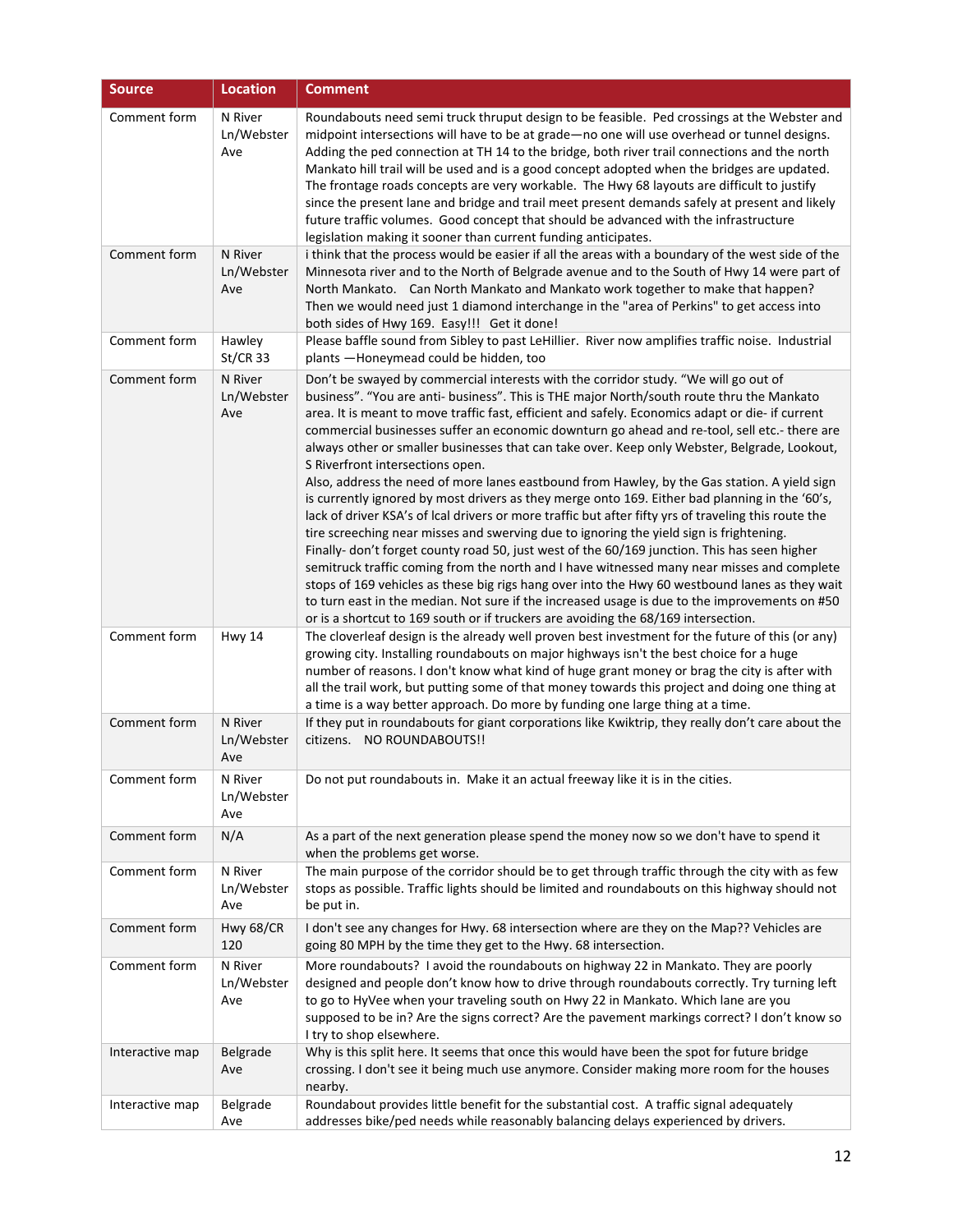| <b>Source</b>   | <b>Location</b>              | <b>Comment</b>                                                                                                                                                                                                                                                                                                                                                                                                                                  |
|-----------------|------------------------------|-------------------------------------------------------------------------------------------------------------------------------------------------------------------------------------------------------------------------------------------------------------------------------------------------------------------------------------------------------------------------------------------------------------------------------------------------|
| Interactive map | Hawley<br><b>St/CR 33</b>    | Can access be reduced, traveler safety improved, and pedestrian crossings be more safely<br>accommodated with an interchange here?                                                                                                                                                                                                                                                                                                              |
| Interactive map | Hawley<br><b>St/CR 33</b>    | Like the idea of providing pedestrian/vehicle grade separation in this area.                                                                                                                                                                                                                                                                                                                                                                    |
| Interactive map | N River<br>Ln/Webster<br>Ave | Adding more traffic signals on US 169 is the wrong answer. Construct an interchange (or two)<br>on this busy roadway to balance all competing needs (local access, separation of cars and<br>bikes/peds, and reduced delay for traffic on US 169.                                                                                                                                                                                               |
| Interactive map | <b>Hwy 14</b>                | This is the junction of two of the area's busiest roads. Build the full interchange and don't<br>even think about adding traffic signals.                                                                                                                                                                                                                                                                                                       |
| Interactive map | Hwy 68/CR<br>120             | Like the idea of a "High-Tee" for the intersection with MN 68.                                                                                                                                                                                                                                                                                                                                                                                  |
| Interactive map | Hawley<br>$St/CR$ 33         | There is already a stair way under the bridge here so bicyclists could just go to the new<br>elevated bridge instead of spending extra money here.                                                                                                                                                                                                                                                                                              |
| Interactive map | <b>Hwy 14</b>                | If a diverging diamond is considered a sigle-point interchange should also be considered to<br>limit the number of lights at this interchange.                                                                                                                                                                                                                                                                                                  |
| Interactive map | Belgrade<br>Ave              | Roundabouts are too difficult to cross as a pedestrian and immpossible to cross at high traffic<br>times.                                                                                                                                                                                                                                                                                                                                       |
| Interactive map | Hwy 68/CR<br>120             | Option 2C would take too much work to change the trail around the new roads.                                                                                                                                                                                                                                                                                                                                                                    |
| Interactive map | N River<br>Ln/Webster<br>Ave | Just spend the money to make it nice and fast. NO ROUNDABOUTS. Have an exit and a<br>frontage road if people want to get to the businesses. It can be combined with the overpass<br>for bikers/peds.                                                                                                                                                                                                                                            |
| Interactive map | N/A                          | When is the city going to address the seemingly unregulated LED signs everyone has up?<br>They're all animated (don't stay on a static image for 10 seconds) and don't follow LED<br>billboard rules for how bright they're allowed to be vs ambient lighting.                                                                                                                                                                                  |
| Interactive map | N River<br>Ln/Webster<br>Ave | This is the answer, making it a proper highway with NO ROUNDABOUTS. It's bad enough St.<br>Peter slows you down on the way to the cities, Mankato doesn't need to be a second problem<br>area.                                                                                                                                                                                                                                                  |
| Interactive map | Belgrade<br>Ave              | These signals never seem to delay me in getting home. A roundabout is an ugly eyesore that<br>is unnecessary. Is it being considered because federal dollars subsidize it or what? Keep it<br>how it is.                                                                                                                                                                                                                                        |
| Interactive map | N River<br>Ln/Webster<br>Ave | Do these light currently have sensors? When I'm there at 1:15 in the morning, it doesn't seem<br>like they do. They're poorly constructed. You could fix that, OR just get rid of them and have<br>a frontage road. NO ROUNDABOUTS                                                                                                                                                                                                              |
| Interactive map | CR 69                        | Turning southbound to continue on 169 towards Vernon Center is not safe, nor is 169<br>northbound to 60 westbound. An interchange is needed.                                                                                                                                                                                                                                                                                                    |
| Interactive map | N River<br>Ln/Webster<br>Ave | Roundabouts and tight turns should be avoided on this section of road due to the high levels<br>of truck traffic turning off here.                                                                                                                                                                                                                                                                                                              |
| Interactive map | N/A                          | They've already started to ruin this area with roundabouts. They'll take 50 years to get rid of<br>now.                                                                                                                                                                                                                                                                                                                                         |
| Interactive map | N River<br>Ln/Webster<br>Ave | It appears as though the pedestrian crossing for this roundabout go under the road and then<br>come back up. The crossings at grade are outside of the roundabout, presumably after<br>vehicles have been forced to reduce speed by the roundabout.                                                                                                                                                                                             |
| Interactive map | <b>Hwy 14</b>                | 2D - I like that one the best.                                                                                                                                                                                                                                                                                                                                                                                                                  |
| Interactive map | N River<br>Ln/Webster<br>Ave | Roundabouts keep traffic flowing and provide easier access to businesses on both sides of the<br>highway. They also keep traffic going slower through this busy area. I do agree with another<br>comment that a pedestrian bridge would be much safer for pedestrian traffic.                                                                                                                                                                   |
| Interactive map | Belgrade<br>Ave              | The pedestrian crossing for the roundabout appear to go under the roundabout, like a<br>pedestrian tunnel, and then along the bridge like it is now. If that's the case, the roundabout<br>option seems like a great solution to reducing speed coming into town while also protecting<br>pedestrian traffic across the bridge. The crossings at grade are after the roundabout,<br>presumably after vehicles have been forced to reduce speed. |
| Interactive map | N River<br>Ln/Webster<br>Ave | DO NOT use roundabouts and say that pedestrians can get across easily. The roundabouts on<br>22 show the problem clearly with traffic already too interested in crossing the roundabout<br>they don't stop for pedestrians. This causes pedestrians to either not use the intersection or<br>avoid it entirely. Which in the future would make it more costly when the city is forced to put<br>in elevated crosswalks.                         |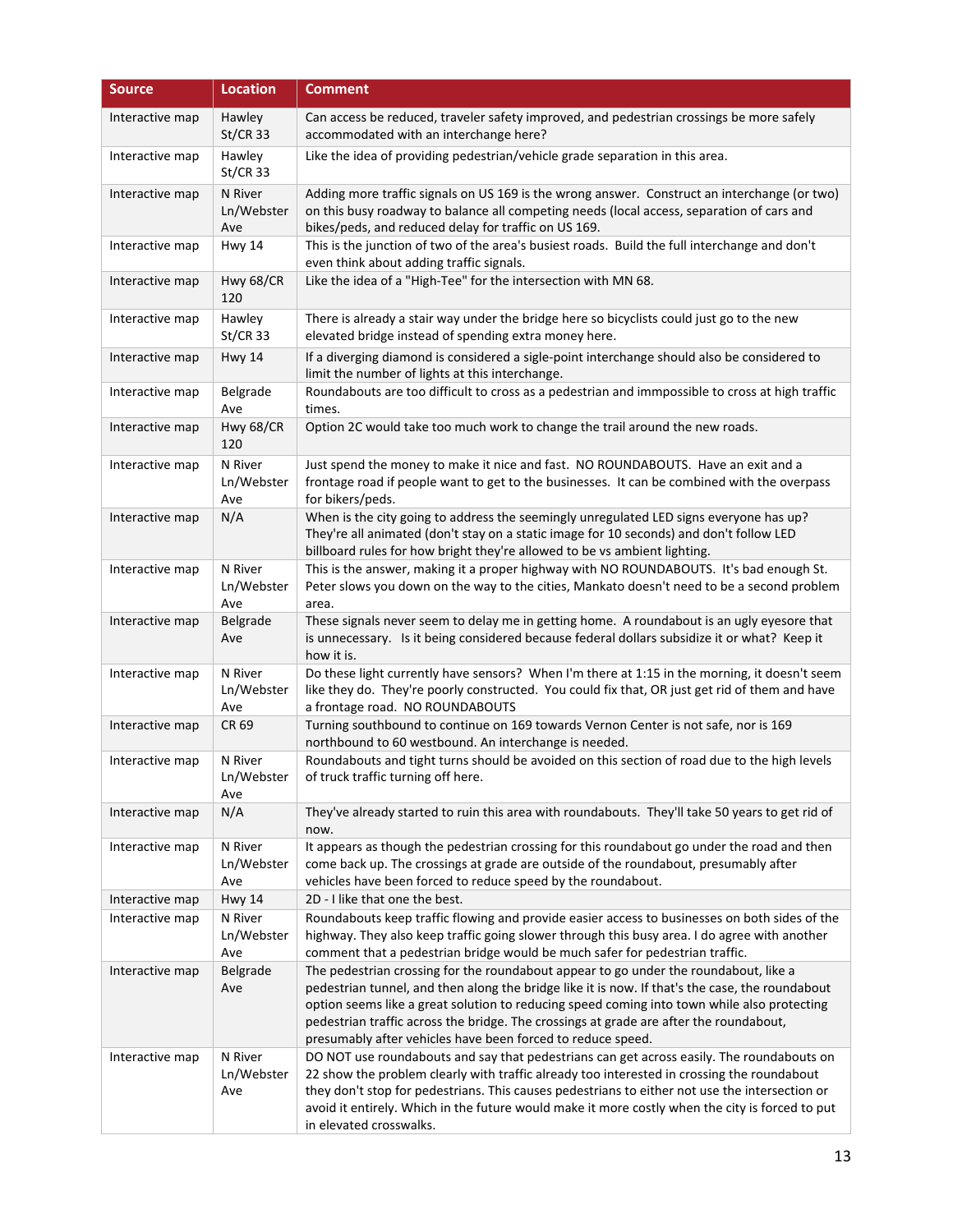| <b>Source</b>   | <b>Location</b>              | <b>Comment</b>                                                                                                                                                                                                                                                                                                                                                                                                                                                                                                                   |
|-----------------|------------------------------|----------------------------------------------------------------------------------------------------------------------------------------------------------------------------------------------------------------------------------------------------------------------------------------------------------------------------------------------------------------------------------------------------------------------------------------------------------------------------------------------------------------------------------|
| Interactive map | Sherman<br>St/Lookout<br>Dr  | There is awkward merging from Lookout Dr/outbound Sherman Ave. onto 169. No clear right<br>of way. Potential for accidents.                                                                                                                                                                                                                                                                                                                                                                                                      |
| Interactive map | N/A                          | Talk to city leaders. They're currently refusing any decrease in access, even to make roads<br>better.                                                                                                                                                                                                                                                                                                                                                                                                                           |
| Interactive map | N River<br>Ln/Webster<br>Ave | Multilane roundabouts don't make sense on this corridor. If there's an overwhelming amount<br>of traffic turning onto and off a road, okay they make sense. That's not the case on this<br>portion of US 169. Construct interchanges.                                                                                                                                                                                                                                                                                            |
| Interactive map | N River<br>Ln/Webster<br>Ave | Add an interchange exit and bridge at Webster. This is too busy of an area for a roundabout.<br>Most of the businesses in this area are destination businesses--cars and trucks would benefit<br>from the better access of an exit.                                                                                                                                                                                                                                                                                              |
| Interactive map | <b>Hwy 14</b>                | Definitely!! Keep the traffic moving. I'm very surprised a traffic signal is even being<br>considered here. Build a cloverleaf or flyover.                                                                                                                                                                                                                                                                                                                                                                                       |
| Interactive map | Hwy 14                       | Your cost analysis is flawed. Your lower cost alternatives (roundabout/more stop lights) don't<br>include the true cost of needing to subsequently build a 169 bypass around Mankato. If you<br>slowdown traffic more with lights, a bypass is what we'll need to build in 5-10 years for<br>$$100M+$ .                                                                                                                                                                                                                          |
| Interactive map | <b>Hwy 14</b>                | 169 is our region's 'Interstate' connection to the South and West. It provides truck and<br>commerce connections to I-90, I-29, and I-80 (Sioux Falls, Sioux City, Omaha and points south<br>and West). Increased mobility (i.e. no stoplights) provides better opportunities for truckers<br>and cars to connect to interstates. This will bring our community more hotels, restaurants<br>and businesses.                                                                                                                      |
| Interactive map | N River<br>Ln/Webster<br>Ave | I agree with getting rid of traffic lights at both intersections and adding at least one overpass<br>style intersection mid point of Lind and Webster as long as there is frontage roads. This would<br>be safer for foot traffic and improve traffic delays                                                                                                                                                                                                                                                                     |
| Interactive map | N River<br>Ln/Webster<br>Ave | Local and long distance travelers on 169 don't want more stoplights. We are so close to having<br>a multistate 4 lane without stops. We need to get these interchanges built right or we'll be<br>stuck with stoplights in town for another 40 years.                                                                                                                                                                                                                                                                            |
| Interactive map | <b>Hwy 14</b>                | Adding traffic lights to this intersection would be a bad idea keep it a full intersection.                                                                                                                                                                                                                                                                                                                                                                                                                                      |
| Interactive map | N River<br>Ln/Webster<br>Ave | 1D                                                                                                                                                                                                                                                                                                                                                                                                                                                                                                                               |
| Interactive map | N River<br>Ln/Webster<br>Ave | If the Mankato city leaders won't listen because businesses like Kwiktrip and bullying them<br>into "access," perhaps we need to bring bigger guns in so this corridor can benefit the state<br>as a whole? Maybe we should be reaching out to our state representatives for help.                                                                                                                                                                                                                                               |
| Interactive map | <b>Hwy 14</b>                | To accompany the full cloverleaf interchange at US14 and US169, consider building a half-<br>interchange (NB on-ramp, SB off-ramp) to access the frontage road businesses north of US14.                                                                                                                                                                                                                                                                                                                                         |
| Interactive map | N/A                          | The two groups that love to place roundabouts at every possible intersectionengineering<br>consultants and concrete companies!;)                                                                                                                                                                                                                                                                                                                                                                                                 |
| Interactive map | N River<br>Ln/Webster<br>Ave | I can't believe that after 40+ years of waiting for this section of highway 169 to be improved<br>that more stoplights and RCUT intersections are the consultants preferred concepts. The<br>State has spent \$100's of millions expanding 169/60 to 4 lane from the Twin cities to the lowa<br>border. Now this is pushing us back in time to stoplights. There's very few lights left on this<br>entire corridor from the metro to Sioux City and this study needs to view 169 from the multi<br>state connection perspective. |
| Interactive map | N River<br>Ln/Webster<br>Ave | As a driver I find roundabouts/traffic circles easy and smooth to use, but as a pedestrian or<br>cyclist I find they are too tricky to cross. Maybe I'm not used to them as a pedestrian, but I<br>don't see it being convenient on 169.                                                                                                                                                                                                                                                                                         |
| Interactive map | Hwy 14                       | Please consider building out a full interchange here to improve traffic safety and reduce<br>congestion. If necessary to reduce delays with a potential Webster Avenue interchange,<br>consider adding auxiliary lanes to accommodate the merge/diverge motions. Then, the<br>Webster Avenue interchange could serve as the business access for both sides of 169 while<br>increasing safety and mobility. A good example of this is in Belle Plaine.                                                                            |
| Interactive map | <b>Hwy 14</b>                | I trust the evaluation scores given, so I would agree, 2D is the best option provided.                                                                                                                                                                                                                                                                                                                                                                                                                                           |
| Interactive map | Riverfront<br>Dr             | Is that last option really the only thing the city could come up with. It seems silly and not<br>feasible.                                                                                                                                                                                                                                                                                                                                                                                                                       |
| Interactive map | N River<br>Ln/Webster<br>Ave | Someone needs to actually speak to someone on the planning board in North Mankato<br>because whoever said this shouldn't be a multi-level crossing deserves to be fired. The one at<br>Belgrade shows just how effective a multi-layer interchange is and how it would help future                                                                                                                                                                                                                                               |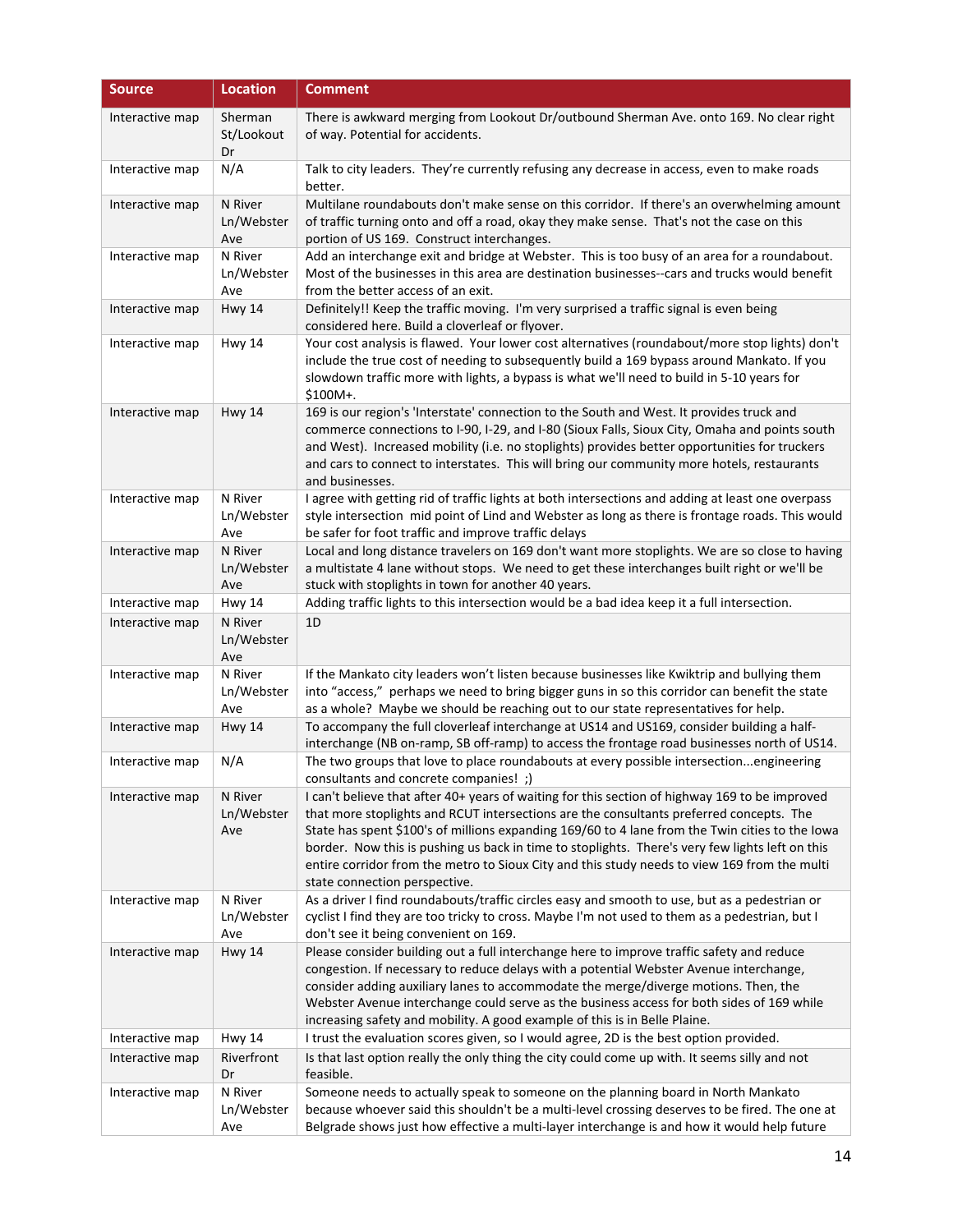| <b>Source</b>   | <b>Location</b>              | <b>Comment</b>                                                                                                                                                                                                                                                                                                                                                                                                                                                                                                              |
|-----------------|------------------------------|-----------------------------------------------------------------------------------------------------------------------------------------------------------------------------------------------------------------------------------------------------------------------------------------------------------------------------------------------------------------------------------------------------------------------------------------------------------------------------------------------------------------------------|
|                 |                              | proof. It would also make it cheaper in the future if Mankato wanted to connect Madison Ave<br>to 169.                                                                                                                                                                                                                                                                                                                                                                                                                      |
| Interactive map | N River<br>Ln/Webster<br>Ave | Roundabouts to help slow down traffic is a good thing. Too many dangerous accidents on this<br>stretch of road over the years. Thank you                                                                                                                                                                                                                                                                                                                                                                                    |
| Interactive map | Belgrade<br>Ave              | Traffic signals work great at this intersection. Never more than a short delay. There is no<br>need for a wasteful roundabout.                                                                                                                                                                                                                                                                                                                                                                                              |
| Interactive map | N River<br>Ln/Webster<br>Ave | This [Lind St] is a perfect spot for a pedestrian/bike tunnel or bridge. It connects the North<br>Mankato city trail/bike lanes to the Minnesota River trail in a safe manner. The lights do not<br>pick up bikers trying to cross on the road and people dont cross 169 because its feels<br>dangerous.                                                                                                                                                                                                                    |
| Interactive map | Belgrade<br>Ave              | Please don't put a roundabout here The traffic signals seem to work fine!                                                                                                                                                                                                                                                                                                                                                                                                                                                   |
| Interactive map | Sherman<br>St/Lookout<br>Dr  | I agree that Sherman St and Lookout Dr seem like they don't have enough length here to<br>merge comfortably.                                                                                                                                                                                                                                                                                                                                                                                                                |
| Interactive map | Lake St                      | It would be Great if traffic going to northbound 169 had a dedicated on-ramp from the<br>frontage road or the ramp could start in front of the business.<br>Additionally at this intersection and at the intersection between the gas station and Happy<br>chef it would be nice if these locations had acceleration lanes for going south on 169. Another<br>thought on the two intersections; make one of them a designated southbound route with an<br>acceleration lane and then eliminate the other southbound access. |
| Interactive map | N River<br>Ln/Webster<br>Ave | Many businesses in this area would actually benefit from a full interchange. Myself and many<br>others avoid traveling through this area because of the stoplights and congestion.                                                                                                                                                                                                                                                                                                                                          |
| Interactive map | Hawley<br><b>St/CR 33</b>    | The on-ramp to northbound 169 is a joke. Even if it wasn't full of potholes it still provides<br>almost no adequate time to accelerate.                                                                                                                                                                                                                                                                                                                                                                                     |
| Interactive map | Hwy 68/CR<br>120             | It would be great if this intersection could be designed to be "lower pressure". As it is, it<br>seems like traffic turning east from 68 is forced to turn before having time to evaluation the<br>eastbound traffic. It would be great if there was a stop sign in the middle or more defined<br>lanes so that traffic would not try to cut around you if they think you're taking too much time.                                                                                                                          |
| Interactive map | Belgrade<br>Ave              | Please don't waste your money on this intersection.                                                                                                                                                                                                                                                                                                                                                                                                                                                                         |
| Interactive map | Hwy 68/CR<br>120             | Seems safe as is                                                                                                                                                                                                                                                                                                                                                                                                                                                                                                            |
| Interactive map | Sherman<br>St/Lookout<br>Dr  | It would be nice if a yield sign could be added to traffic from Sherman Street. A simple easy<br>solution to this conundrum.                                                                                                                                                                                                                                                                                                                                                                                                |
| Interactive map | Lake St                      | It would be great if traffic going to northbound 169 had a dedicated on-ramp from the<br>frontage road,<br>Additionally at this intersection and at the intersection between the gas station and Happy<br>chef it would be nice if these locations had acceleration lanes for going south on 169. Another<br>thought on the above two locations is to make one of the intersection a designated<br>southbound route, with an acceleration lane, and then eliminate the other southbound<br>access.                          |
| Interactive map | N River<br>Ln/Webster<br>Ave | Not sure what cost implications would be but making this a tunnel under the highway rather<br>than over would be something to consider.                                                                                                                                                                                                                                                                                                                                                                                     |
| Interactive map | N River<br>Ln/Webster<br>Ave | Is there any way to eliminate both intersections, and do one major interchange somewhere<br>along this stretch that accesses frontage roads on both sides of 169?!                                                                                                                                                                                                                                                                                                                                                          |
| Interactive map | Belgrade<br>Ave              | We routinely take this route for the art walk via walking and an older gentleman on scooter.<br>Additionally we take this route when we ride our bikes with our child, neither instance<br>provides us with any fear or discontent when crossing the intersection on either side.                                                                                                                                                                                                                                           |
| Interactive map | Riverfront<br>Dr             | Option two looks quite desirable. Could you maybe add a blinking light above a yield sign for<br>traffic going from riverfront drive West to northbound 169.                                                                                                                                                                                                                                                                                                                                                                |
| Interactive map | Riverfront<br>Dr             | Is there any chance we can do a similar interchange to what they did near Shakopee at MN 41<br>and US169? It's a crossover under the bridge. SEE THE PICTURE                                                                                                                                                                                                                                                                                                                                                                |